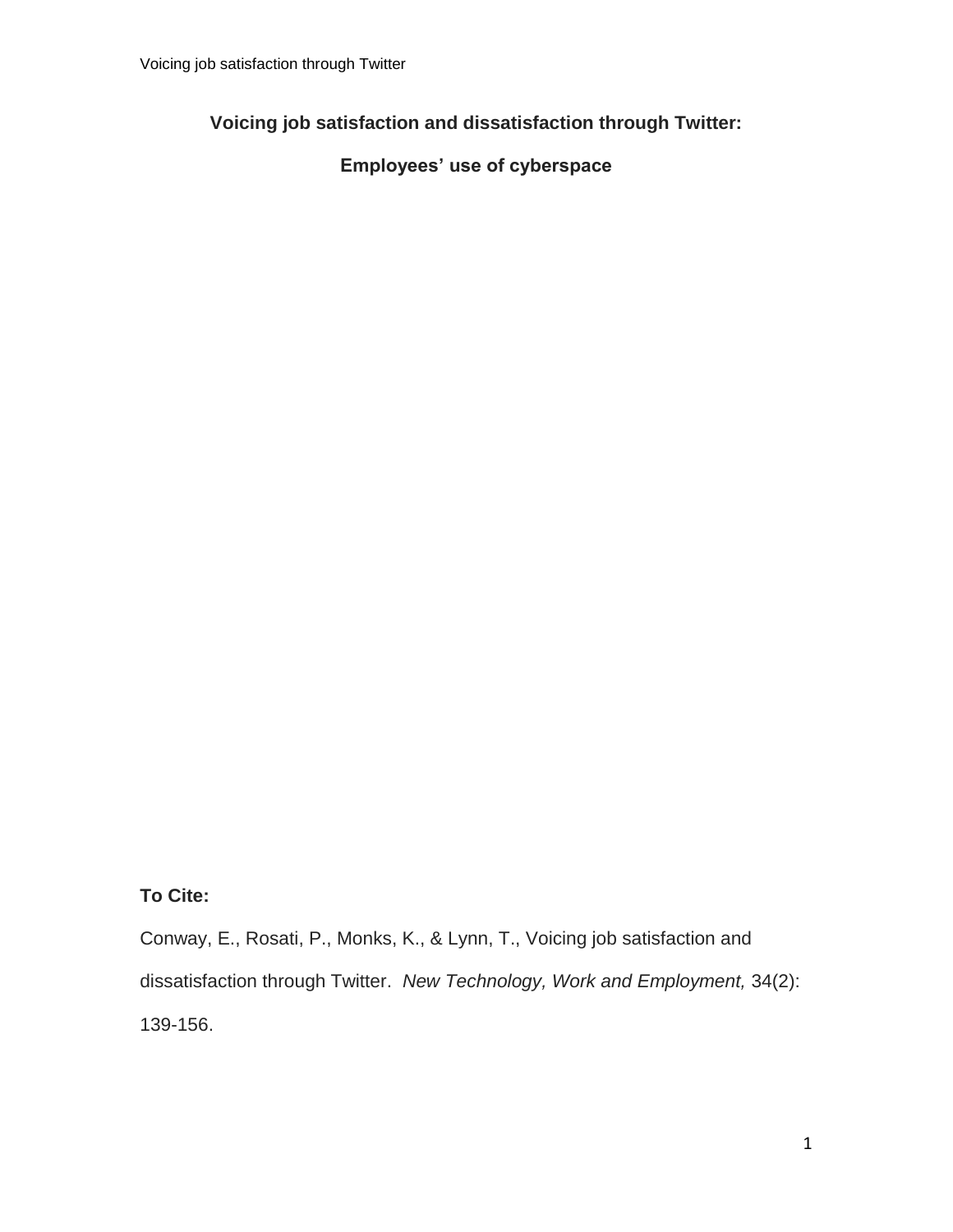## **Abstract**

This article adopts a work orientations perspective to consider how, through the medium of Twitter, employees voice the things they love and hate about their jobs. Using 817,235 tweets posted by 650,958 users in the calendar year 2014, the findings provide new insights into both the employee voice and job satisfaction/dissatisfaction literatures as well as an enhanced understanding of the nature of the employment relationship. First, our findings indicate that Twitter, in its expression of very personal and individualistic needs, might be considered a new form of employee voice. Second, Twitter captures the positive, the negative and the ambivalence in the notion of job satisfaction. Third, the description of the methodology used to access and analyse Twitter data illustrates how new methodological approaches, particularly those embedded within computer science, may be of value to social scientists in their analysis of 'Big Data'.

### **Keywords**

Big Data; Employee voice; job dissatisfaction; job satisfaction; social media; Twitter; work orientations.

While there are extensive literatures on employee voice and job satisfaction, theories are generally located within clearly defined organisational structures and processes. But the advent of social media has changed dramatically the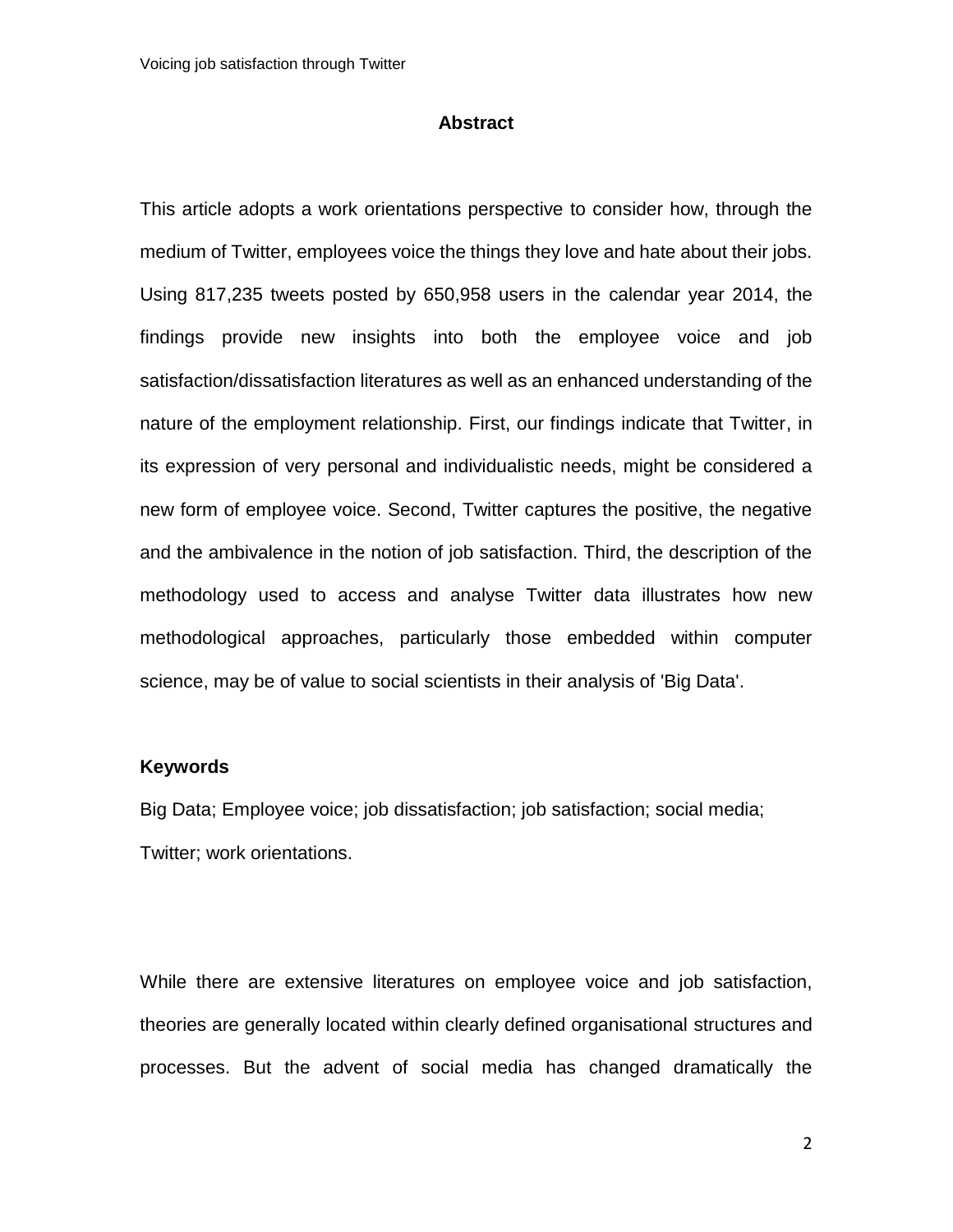l

permeability of such structures. Employees, through mechanisms such as Facebook, Twitter or Instagram, now have both the opportunity and the means to voice their satisfaction and dissatisfaction with their jobs, and to a much wider audience than might ever have been envisaged by employers. Such developments have implications for the understanding of voice, job satisfaction/dissatisfaction and the employment relationship.

This article explores employees' use of Twitter as a channel to voice their positive and negative feelings about their jobs. A work orientations perspective (Bennett, 1974; Doorewaard et al., 2004; Goldthorpe et al., 1968; Warr and Inceoglu,  $2018$ ) is utilised to explore how, in a short<sup>1</sup> tweet, employees express the things they love and hate about their jobs. There is a focus on 'hate' as well as 'love' since 'focusing exclusively on the positive ... represents a one-eyed view of the social world' (Fineman, 2006: 275). This use of Twitter is discussed against the backdrop of the employment relationship. In addition, the methodology used to access and analyse Twitter data draws on the tools and techniques of computer science and may therefore be of value to social scientists in their analysis of 'Big Data', as such data has widespread ramifications for research within these domains (Tinati et al., 2014).

The article begins by examining how voice, job satisfaction/ dissatisfaction and the employment relationship are understood within the extant literature and how the advent of social media suggests limitations to this understanding. The methodological approach used is then explained before the findings and their

<sup>1</sup> Twitter had a 140-character limit during the period covered by this study. Though the number of characters was increased to 280 in November 2017, it still remains very low compared with other social media platforms.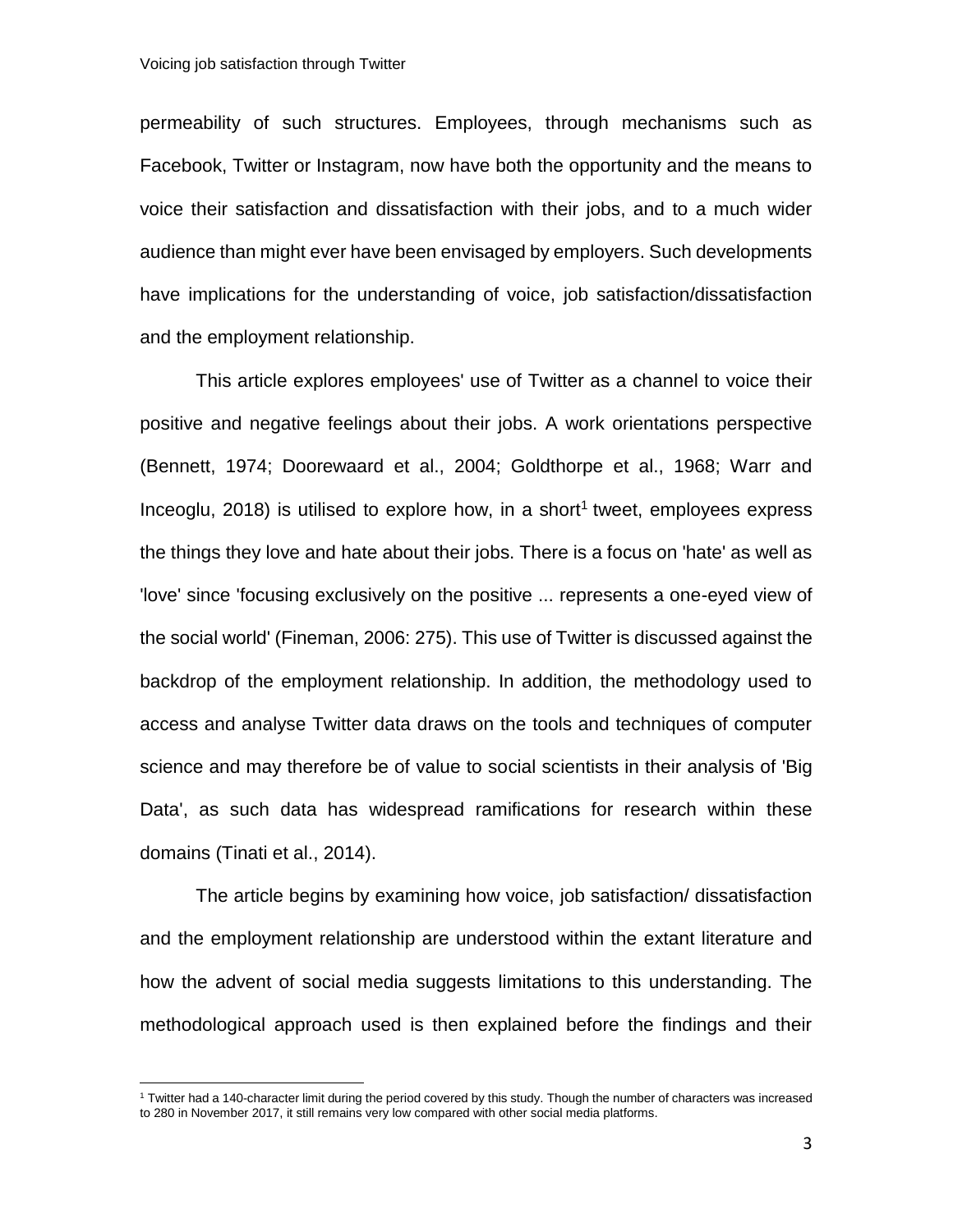implications are considered. The analysis shows that employees tweet about issues that have long been considered core to the employment relationship: the type of work that they do, the types of managers they have, and their relationships with their co-workers and customers. However, their sentiments are often expressed in powerfully emotive terms that are far removed from the anodyne language that has traditionally been employed by researchers to capture employee perceptions of satisfaction or dissatisfaction in large-scale quantitative research. These revelations provide insights into the types of issues that are at the core of contemporary work and the messages that employees may wish to send - to their managers, their organisations, their colleagues and very many unknown recipients - of their work experiences. As such, the findings contribute to the call for research that explores 'the phenomenon of employees' colonisation of cyberspace' and considers 'how such processes may well shed light on a wider range of issues in unpredictable work environments and the ever more precarious nature of employment' (Richards and Kosmala, 2013:76).

#### **Twitter and employee voice**

Twitter is an online form of microblogging that was developed in 2006 to enable individuals to post short 140 character messages (tweets) to others (Marwick and Boyd, 2010). Twitter has grown exponentially and includes content options such as photos, video and web-links. Twitter is a predominantly public forum which means that employees' tweets are accessible to a very wide audience beyond their own personal networks through 'retweeting', replying, and adding hashtags. Such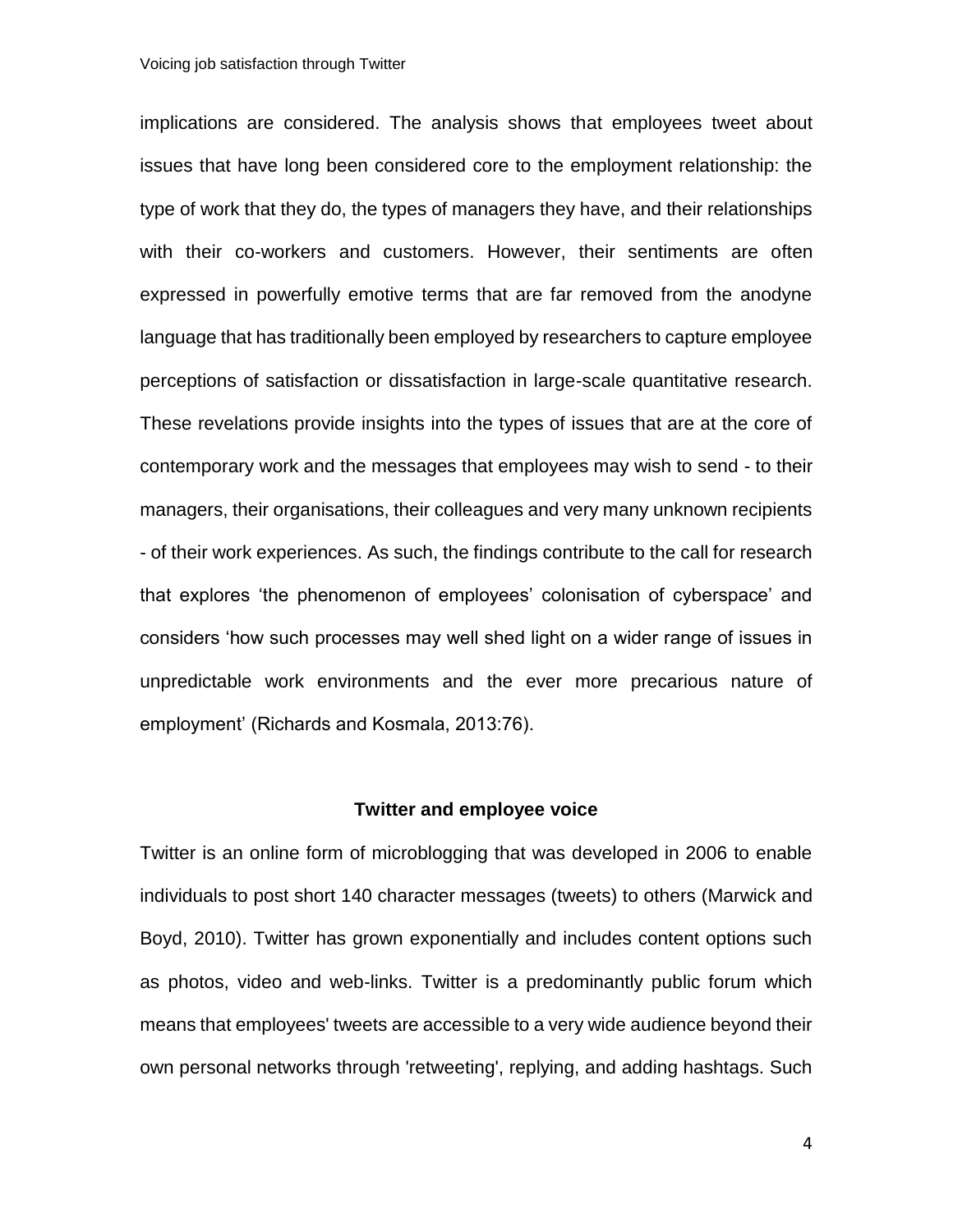mechanisms allow for the introduction and amplification of messages to a wider audience beyond those following the transmitting user. It has been argued that self-presentation is an important aspect of Twitter (Murthy, 2012) and that the often banal content is an 'important vehicle of self-affirmation' by providing 'ways for individuals to assert and construct the self which are contingent on a larger community of discourse' (Murthy, 2018, 32-33). Indeed, Twitter has been described as a 'microphone for the masses' (Murthy, 2011) and, as such, represents 'a demotic turn' (Turner, 2010, p. 2) where ordinary people can voice their views publicly. Employees, through Twitter, have both the opportunity and the means to voice about events in their jobs, no matter how significant or insignificant those events might be when viewed by others. At the same time, Twitter users may not necessarily represent the general population as one study found that they 'significantly over-represent the densely populated regions of the US, are predominantly male, and represent a highly non-random sample of the overall race/ethnicity distribution' (Mislove et al., 2011). Another study undertaken in the UK (Sloan, Morgan, Burnap and Williams, 2015) found that Twitter users tend to be younger than the general UK population, with 67.5% of users aged between 16 and 22 years.

Notwithstanding the advent of social media, theories of employee voice remain organisationally oriented. In the case of human resource management (HRM) and employee relations (ER) research, the focus is on formal voice mechanisms and the structures used to manage employee participation. Voice is regarded as a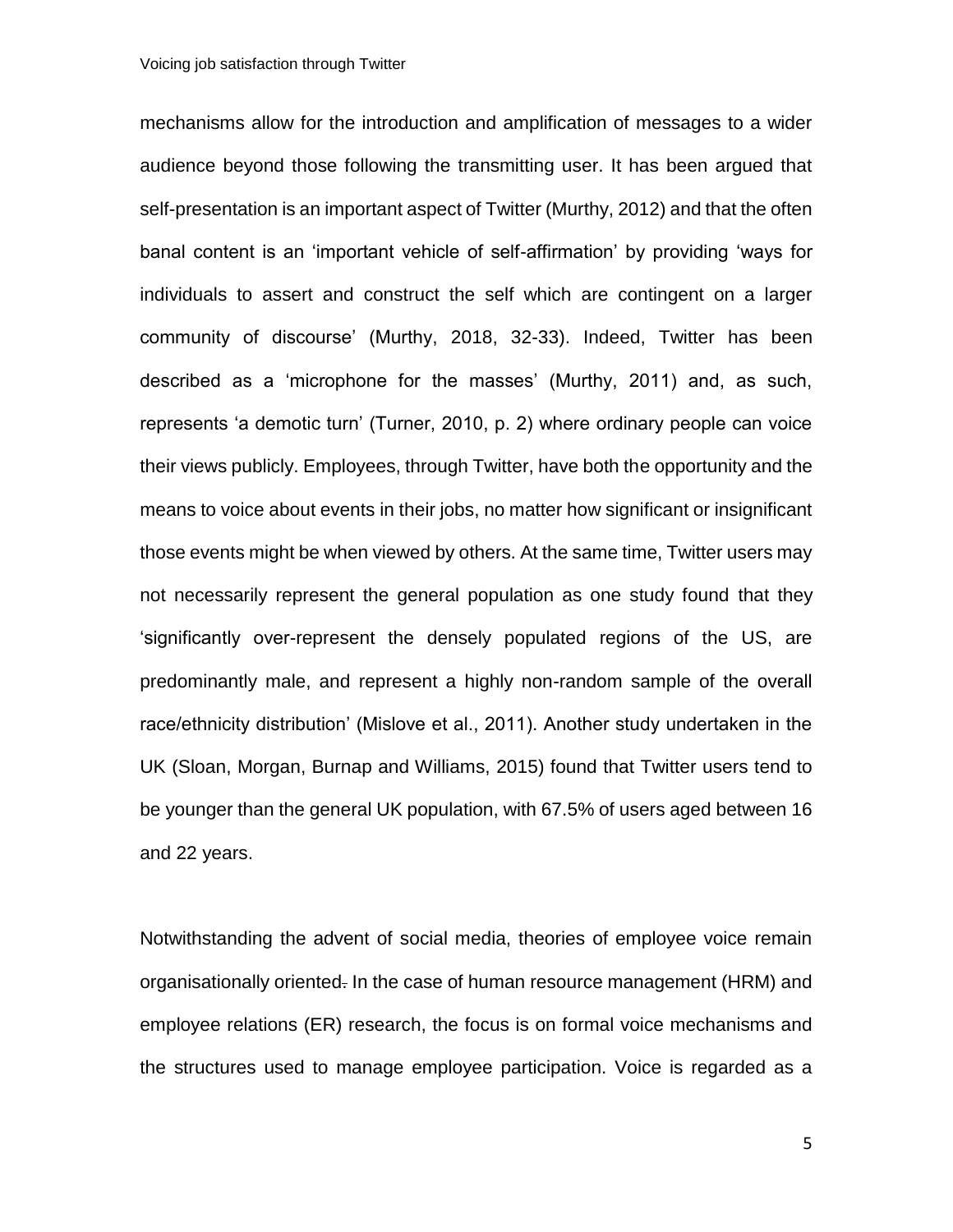collective phenomenon with the potential to challenge management (Wilkinson and Fay, 2011). Mowbray et al. (2015: 15) contrast the HRM/ER perspective with that of the organisational behaviour (OB) discipline which concentrates more on informal voice, viewing it as 'discretionary, pro-social behaviour, with the primary motive being to improve unit or organizational functioning' (Morrison, 2011; Van Dyne and LePine 1998). Even more so than HRM/ER, the OB discipline has confined its understanding of employee voice to within the organisation, and has narrowed the concept to focus on extra-role or organizational citizenship behaviours (OCB), with the organisation rather than the employee as beneficiary (Morrison, 2014). Morrison (2014) proposes that it is useful to distinguish between suggestion-focused voice, problem-focused voice and opinion-focused voice. Suggestion-focused voice is the communication of suggestions or ideas about how to improve the work unit or organization; problem-focused voice relates to an employee's expression of concern about work practices, behaviours or ideas that s/he regards as harmful or potentially harmful to the organization; while opinionfocused voice is about communicating views on work-related issues that differ from those held by others. However, none of these mechanisms leave room for employees to express their dissatisfaction with aspects of their working. The advent of social media has therefore changed dramatically the perviousness of organisational structures. It is not only the case that new channels for voice - which may or may not be sanctioned by the organisation - have emerged, but the way in which voice might be expressed has also changed. As Balnave et al. (2014) point out, users of social media can upload video, photo and text almost instantly with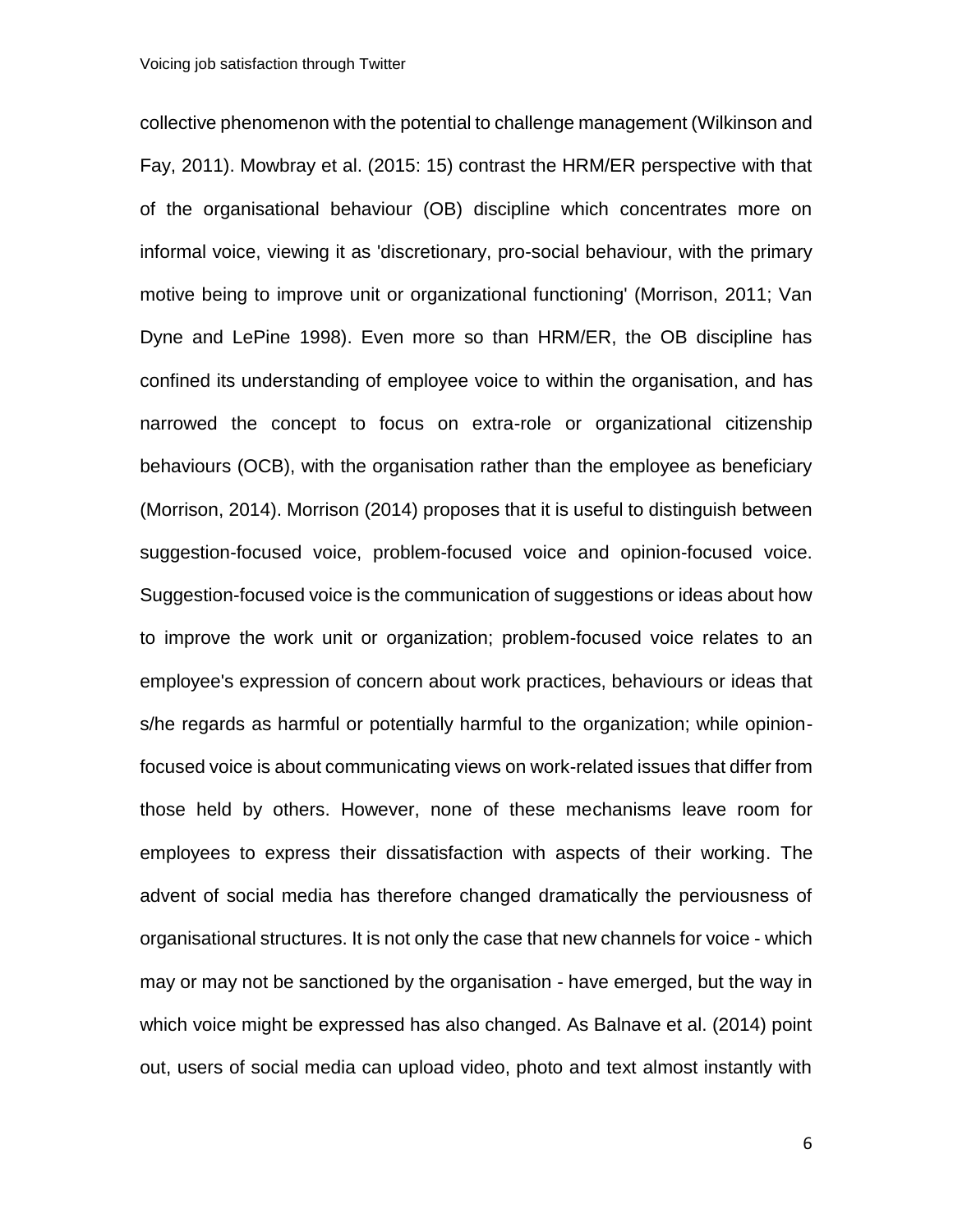the potential to disseminate this material to a wide audience that is geographically disperse with 'ramifications for collective as well as individual expressions of voice' (p. 440). Yet, while it is acknowledged that employee voice mechanisms are evolving and that the targets of voice are broadening as they respond to macrolevel changes such as the use of social media (Mowbray et al., 2015), very little research has been undertaken to explore how this is taking place and what the implications are for the conceptualisation of employee voice. This leads to **research question one: in the context of job satisfaction/dissatisfaction, what is the nature of employee voice when Twitter is the communication mechanism?**

## **Employee voice and job satisfaction**

The multi-faceted nature of job satisfaction, as well as the fact that it holds different meanings for researchers from different disciplines, creates levels of complexity in interpreting what workers mean when they pronounce themselves to be satisfied or dissatisfied with their jobs. The literature on job satisfaction is extensive. Two main streams of research – one from psychology and one from sociology – provide a variety of insights. A recent review from a psychological perspective (Judge, Weiss, Kammeyer-Muller and Hulin, 2017) describes how the construct has developed over time and yet notes that gaps in understanding still remain. They trace the early research by Herzberg, Mausner and Snyderman (1959) which focused on notions of satisfiers and dissatisfiers in work to more recent work which builds on this notion in its consideration of attitudinal conflict in which positive and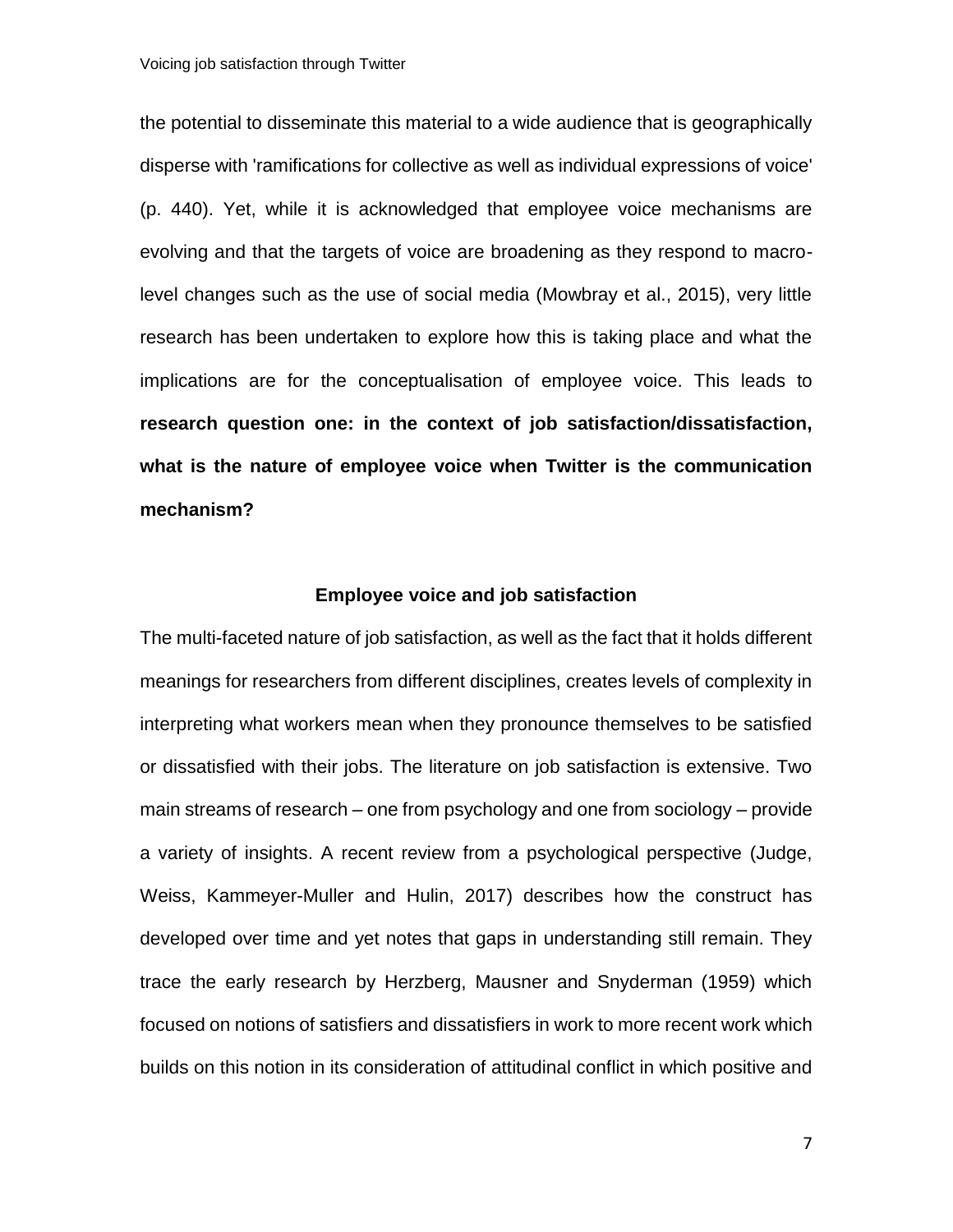negative evaluations of a job may coexist, thereby leading to ambivalence (van Harreveld, Nohlen and Schneider, 2015). Judge et al. (2017: 366) provide examples such as 'the consequences for a worker who holds a job that produces positive attitudes because of the positive humanist features like meaning and interesting work, but which also produces negative attitudes because it incorporates low pay and low social status'. Such notions of within and between object variance are not easily captured by standard job satisfaction Likert scales, which require individuals to place their attitudes in a bipolar attitude space. Judge et al. (2017) therefore propose that more grounded theory development is needed to better understand the independence of positive and negative attitude systems, where employees may describe negative features of their work for which there is no corresponding positive antipode.

From a sociological perspective, Brown, Charlwood and Spencer (2012: 1009) distinguish between the subjective approach to job satisfaction that focuses on well-being (Sousa-Poza and Sousa-Poza, 2000) with the objective approach to job quality, defined as 'overlapping job characteristics that satisfy work-related needs'. These include elements such as pay, the creative content of work, interest inherent in work, relationships with colleagues, position within the organization/class hierarchy, work influence, skill etc. Similarly, Rose (2003: 509) suggests that patterns in job satisfaction are the outcome of five different types of influence: the terms and conditions of the employment contract, working hours, monetary rewards, the work situation, and workers' orientations and career aims. The nature of work orientation has been explored in some detail by sociologists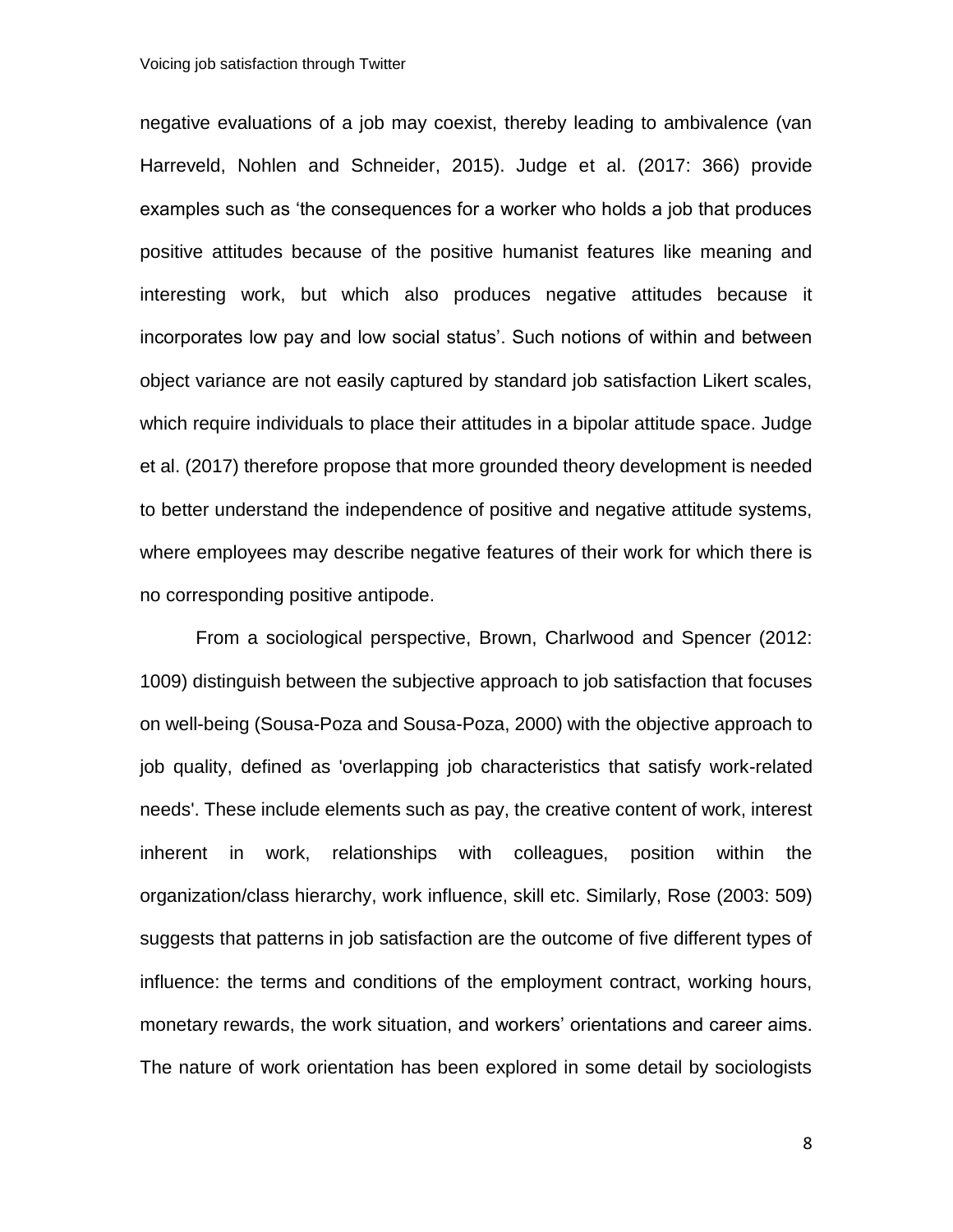(Goldthorpe et al., 1968; Rose, 2003; Warr and Inceoglu, 2018). Rose (2003) also suggests that it is necessary to explore both the extrinsic or instrumental aspects of employment, such as promotion, pay or job security as well as the intrinsic quality of work such as relationships with managers and the nature of work itself. A framework has also been proffered (Doorewaard et al., 2004) that integrates work orientations with work motivation. This framework distinguishes beween three categories of work orientation: a 'job' orientation, a 'people' orientation and a 'money' orientation (Doorewaard et al., 2004: 9) and includes an indicator of whether these orientations reflect intrinsic (i.e. the nature of the work, relations with managers) or extrinsic (i.e. pay, promotion, hours of work) motives (Dooreward et al., 2004; Herzberg, Masuner and Snyderman, 1959; Rose, 2003).

Social scientists have traditionally employed either quantitative techniques, such as surveys, or qualitative techniques, such as interviews, to garner insights into employees' work views. Surveys usually confine responses to carefully constructed and predefined questions on specific elements of work and may not necessarily always capture what it is that *employees* may wish to voice about their satisfaction or dissatisfaction with their jobs. While rich insights are captured from qualitative studies (e.g. Gold and Mustafa, 2013; Sayers and Fachira, 2015), these generally access only small numbers of employees. However, in both cases, responses are, to a greater or lesser extent, mediated by the presence of the researcher. In contrast, Twitter offers 'an unmediated glimpse into the world of work' (Schoneboom, 2011a: 133). At present there is limited research exploring how Twitter may be used to voice job satisfaction/dissatisfaction. An analysis of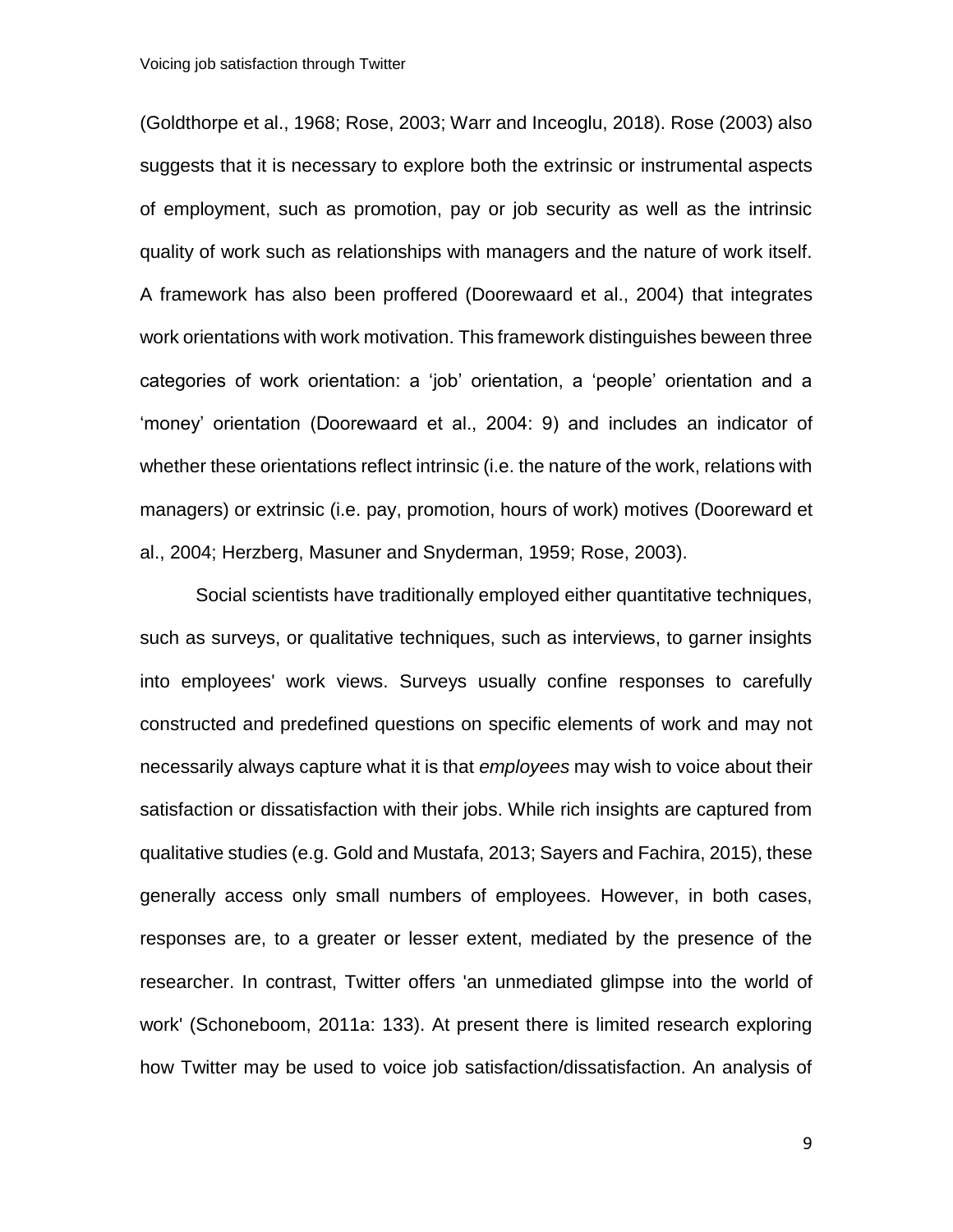38,124 tweets of 433 employees in professional jobs (van Zoonen et al., 2016) found that approximately a third of these were work-related and that these referred most frequently to the profession, the organisation, work behaviours and in-group communication. The research by van Zoonen et al. bundled the ways in which employees communicated their views using the theme of 'sentiment', broken down into personal positive, neutral or negative feelings, emotions or opinions and found that the majority of employees' tweets were characterised by a neutral sentiment. In the light of these insights, **research question two asks: does the advent of Twitter challenge extant theories of job satisfaction?** 

#### **Employee voice, job satisfaction and the employment relationship**

A recent analysis of the impact of social media on the employment relationship suggests that social media technologies provide a 'shared space for discontinuous and asymmetric concerns from employment relations actors' (McDonald and Thompson, 2016, p. 75). Boundaries between work and non-work and between public and private lives have blurred, thus opening up new possibilities for contestation in the employment relationship (Hurrell, Richards and Scholarios, 2013; McDonald and Thompson, 2016; Rose, 2003). From an employee's perspective, voice opportunities available through social media, such as Twitter, might be viewed as 'a rationale for communicating work experiences considered authentic to those outside the organisation'. At the same time, how these experiences are framed is of interest to employers who are interested in 'protecting and promoting a positive brand image to relevant stakeholders' (McDonald and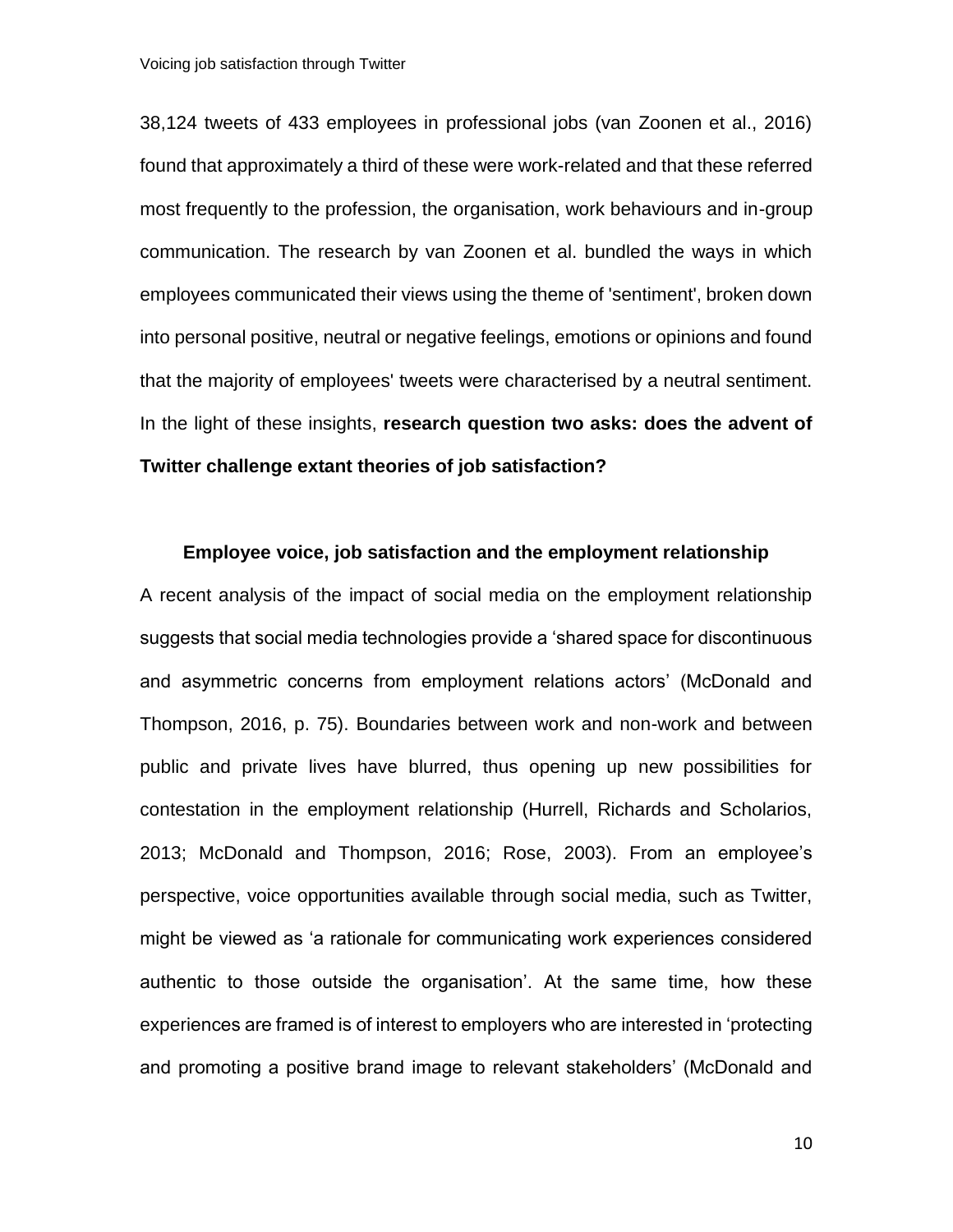Thompson, 2016: 80). This might explain why employers are increasing their surveillance of employees through their monitoring of employees' – or potential employees' – use of social media (Richards, 2008; Chory, Vela and Avtgis, 2016) and such monitoring has the potential to extend employer control into employees' non-work lives (Hurrell et al., 2013).

Evidence from the literature on blogging, of which Twitter is a variant, suggests that it is 'primarily about communication' and 'allows employees a novel mode of expression', indicating that 'whether employees are happy with their work or not, employees seem far from satisfied with current arrangements (whether provided by the organisation or not) for discussing and debating their jobs and the challenges they face at work' (Richards, 2008, p. 106). Richards indicates that his findings point 'towards a shifting locus of conflict expression: from workspace to cyberspace' (p. 9) and that 'cyberspace can represent a new arena for selforganised conflict expression' (p. 10). Similarly, Schonenboom (2011b), in an analysis of an incident where a blogger was fired from Waterstones, identifies the blog as a vehicle for communicating dissent. It has been mooted (Richards and Kosmala, 2013: 76) that being cynical about work in their blogs may enable employees to 'resurrect and galvanise a sense of control and attachment to their own occupational or professional community, while providing distance from corporate culture initiatives'. Klaas et al. (2012: 337) also suggest that social media might be considered a form of justice-oriented voice where voice is used as revenge to harm the reputation of the employer. However, the limited evidence on this aspect of voice suggests that this might be very much an exception (Martin et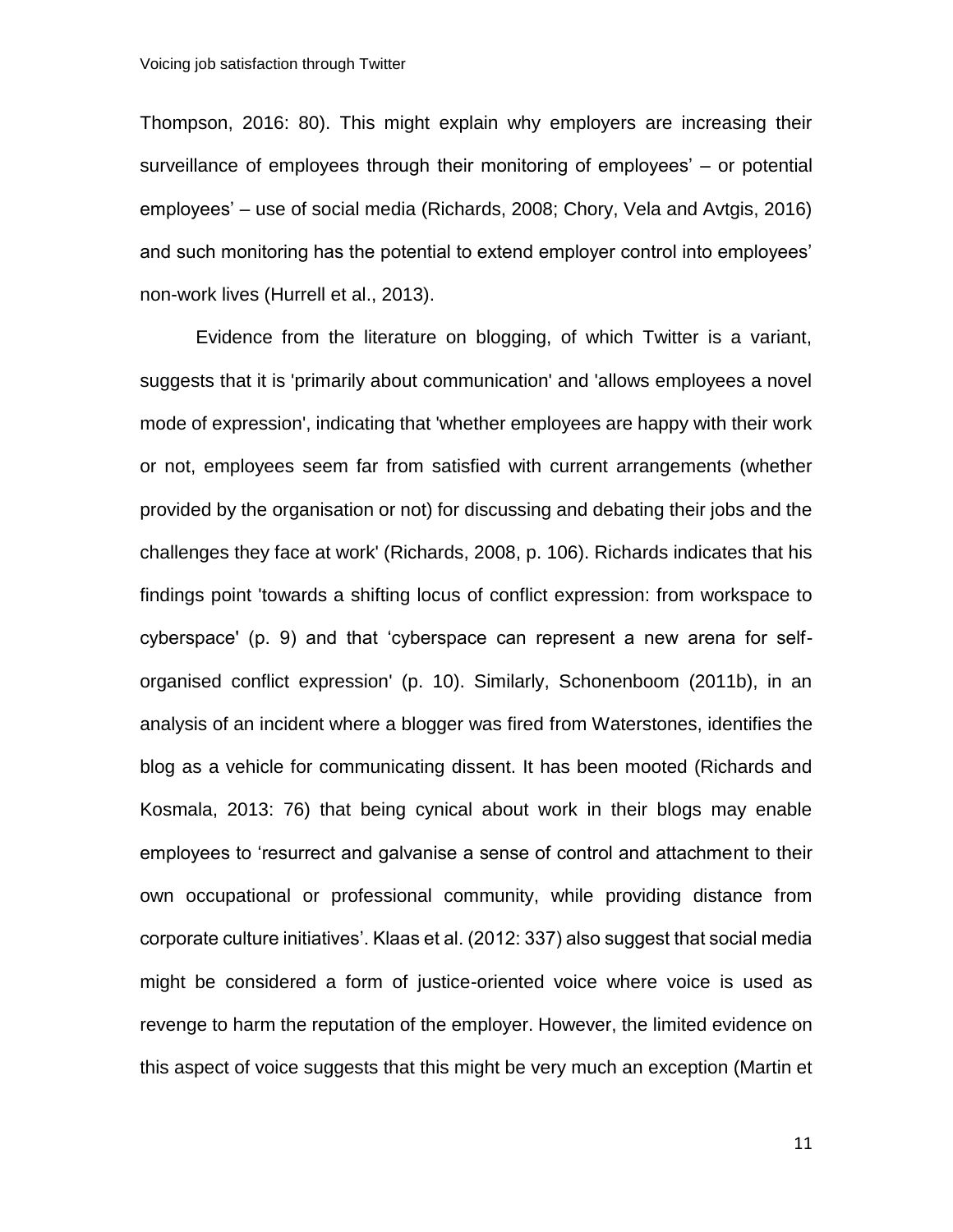al., 2012) and may depend on the influence that employees may have within their social networks.

Further linked to the potential to enhance or damage the reputation and brand of organisations is the potential 'reach' of employees' tweets. Evidence suggests that bad news and emotionally charged tweets tend to be shared more often and more quickly than good or neutral (i.e. informative) news (Hansen et al., 2011; Stieglitz and Dang-Xuan, 2013). While trustworthy and influential individuals have always played a key role in shaping other people's opinions and in building communities, the advent of social media has dramatically amplified their reach (Booth and Matic, 2011; Gillin, 2007). There is a growing, albeit much debated, literature on quantitative indicators of influence. This focuses on two inter-related themes – social media reach and social credibility. In early studies on social media, online popularity, captured by the number of "friends" one had on social networks, was often used as a predictor of social influence (Zywica and Danowski, 2008; Utz, 2010). However, as social networking has evolved the understanding of the nature of online popularity and influence has become more nuanced. Twitter, for example, has been characterised as a network of strangers (Lin and Qiu, 2013). Furthermore, an account's potential reach is not determined by merely the direct followers of that account but by all users who could access the tweets of a given account directly (by following) and indirectly through retweets, hashtags, search and other third-party interfaces on which Twitter is syndicated. Ohanian (1990: 41) defines source credibility as 'a communicator's positive characteristics that affect the receiver's acceptance of a message'. On social media, this may include self-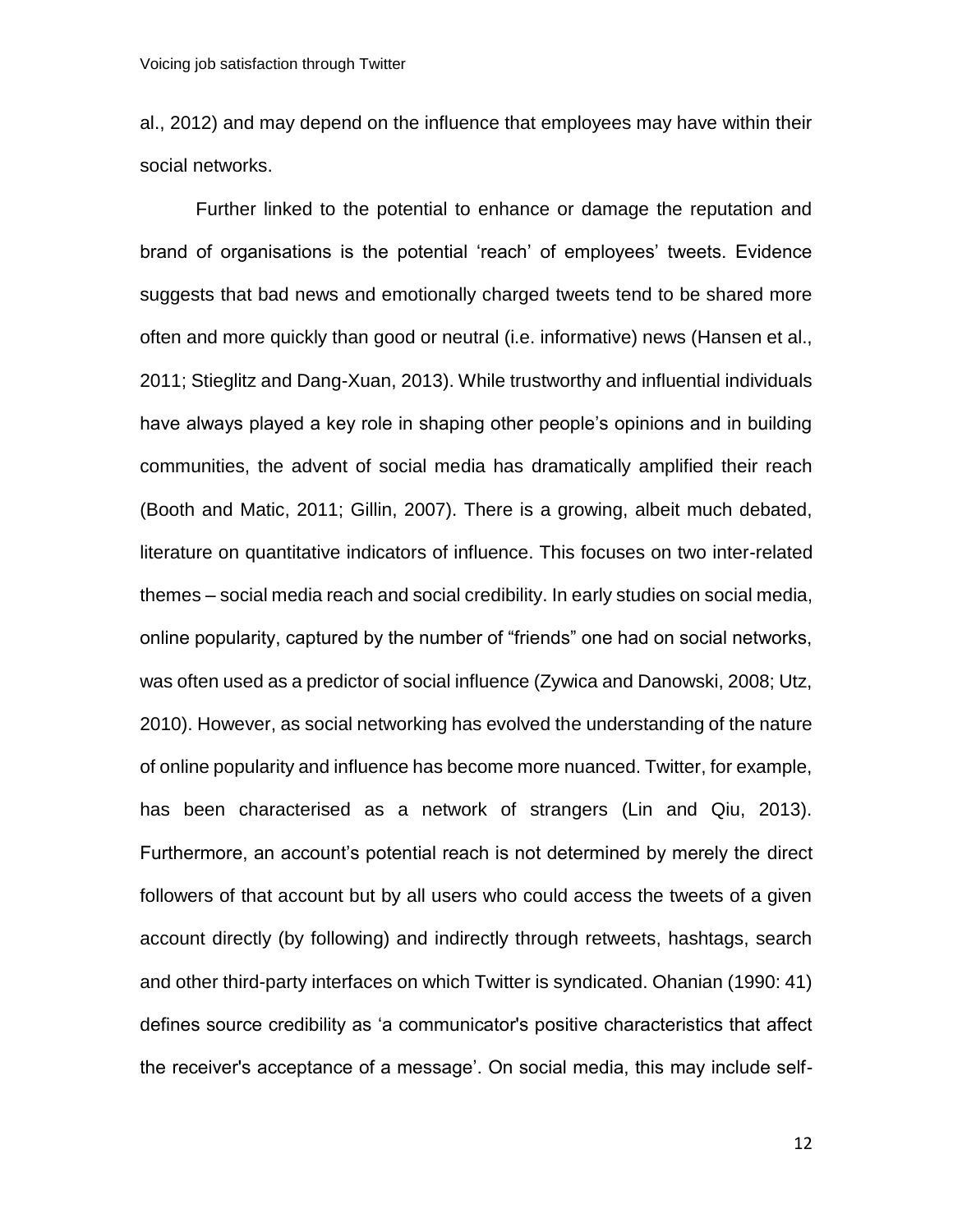generated information (e.g. tweets), other-generated information (e.g. followers' retweets and reply messages); and system-generated information (e.g. including the number of tweets, the number of followers, and the number of lists) (Jin and Phua, 2014). As such, online reach is a key predictor of source credibility. Other mechanisms such as whether an account is verified by the social networking site ("verified status") and third party social media "influence" rating systems, such as Klout, have been found to both increase the perceived trustworthiness (Abbasi and Liu, 2013; Chu et al., 2012) and general source credibility (Edwards et al., 2013) of a Twitter account. Organisations may therefore be more inclined to pay particular attention to what stakeholders with greater reach or perceived source credibility on social media, including employees, reveal on social media because of the potential effects on organisational reputations. This leads to **research question three: what are the implications of the voicing of job satisfaction/dissatisfaction for the employment relationship?**

## **Methodology**

The study adopts a mixed methods approach, combining data science-based descriptive analytics and content analytics with manual coding. Both quantitative and qualitative data were used to examine specific user characteristics, namely trustworthiness and social reach, through the lenses of 'verified status' and Klout Scores. The research methodology can be divided into three main phases as summarised in Figure 1.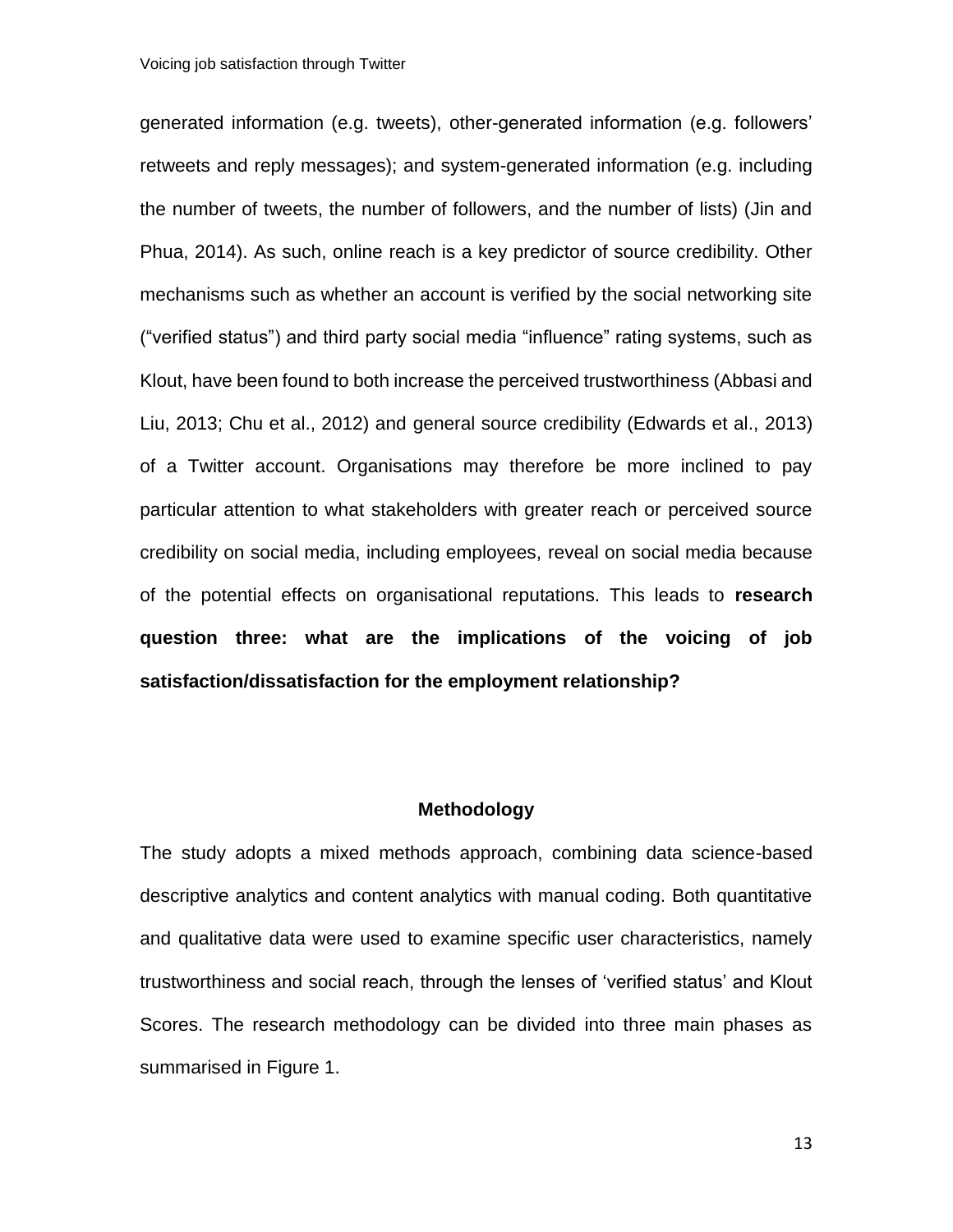## Insert FIGURE 1 about here

## *Phase 1: Identify, extract and clean data*

The data for the study was licensed and provisioned from DataSift, a commercial data aggregation platform that provides access to the entire Twitter firehose. The Datasift Historical Powertrack API platform was used as it allowed historical search and extraction from the Twitter corpus, provided additional augmented data, such as Klout scores, and avoided sampling issues reported by researchers using the limited public Twitter streaming API (Morstatter, Pfeffer, Liu and Carley, 2013). This API was queried for all English language tweets featuring the keywords 'love' and 'job' or 'hate' and 'job' that were posted over a 12-month period from January 1, 2014 to December 31, 2014. The JSON file containing the results of this query were downloaded and converted into a structured database. The initial dataset consisted of 2,121,139 tweets posted by 1,506,863 unique users comprising 1,926,108 original tweets and 195,031 replies and 4,418 retweets. We limited the dataset to the following fields: timestamp, user screen name, summary (bio), verification status, Klout Score and message (tweet).

Once a base dataset was established, a manual inspection of a random sample of tweets revealed that the dataset contained a substantial number of tweets that were not work-related and therefore irrelevant to the study. In order to reduce the amount of 'noise', only those tweets meeting the following requirements were extracted from the initial dataset: (i) original tweets, as the study is only interested in what employees tweeted about rather than the conversation(s) they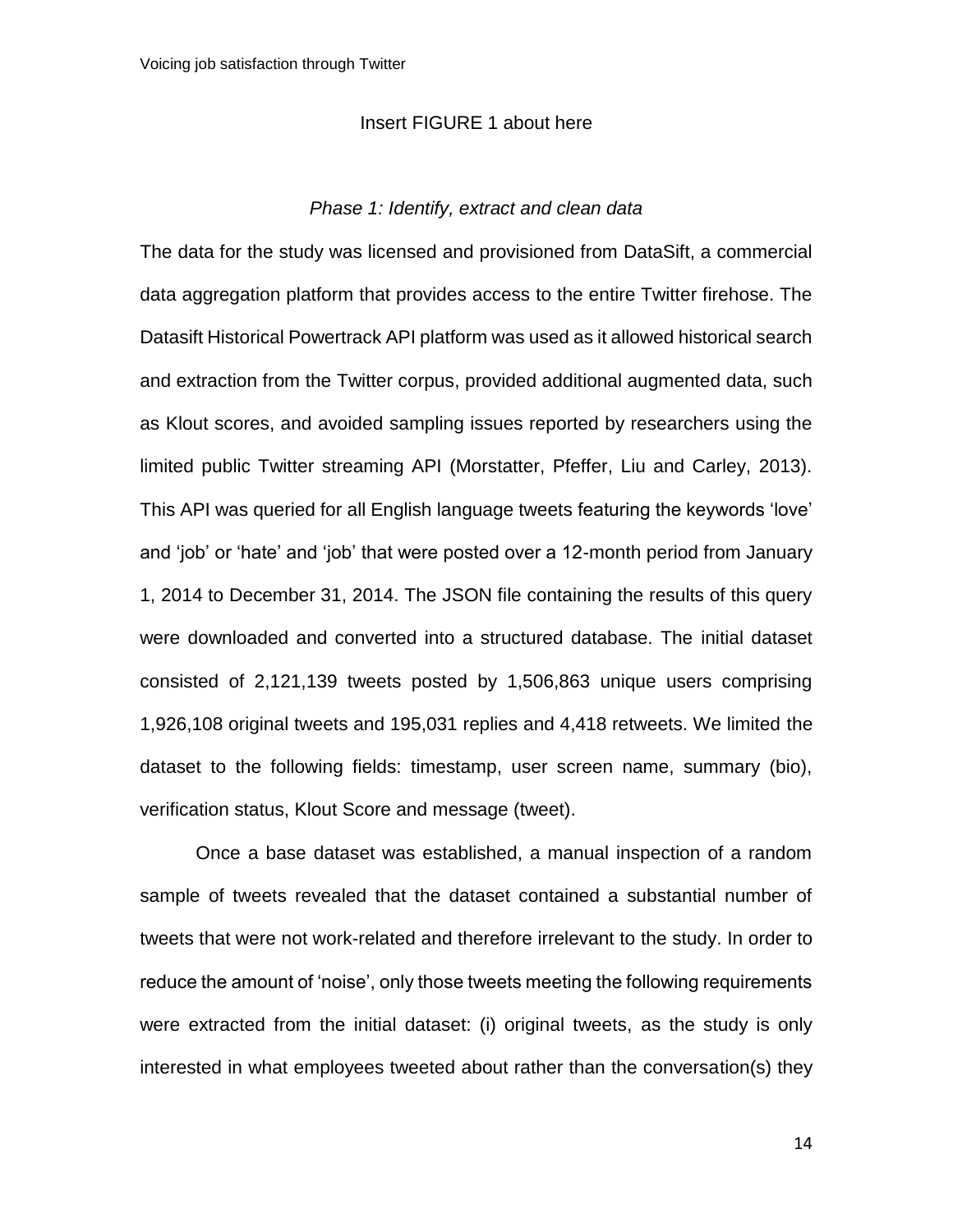engaged in  $(n = 195,031)$ ; (ii) tweets featuring the exact phrase 'love my job' or 'hate my job' and/or the hashtag "#lovemyjob" or "#hatemyjob", as these keywords/hashtags were clearly associated with work-related content; (iii) tweets expressing clear emotions. Our final dataset consists of 817,235 tweets posted by 650,958 users.

#### *Phase 2: Tweets and users classification and statistical analysis*

In order to extract information from the dataset, two automated classifiers were developed in R. First, an occupation classifier using a bag-of-words approach was developed to ascertain the types of individuals who were tweeting about their jobs. The initial list of keywords used to develop the classifier included the full list of occupations provided by the International Standard Classification of Occupations (ISCO, 2018). This initial list was then manually extended to include position acronyms (e.g. CEO, CTO etc.) or titles (e.g. Chief Executive Officer. Chief Technology Officer etc.). Pruning of the vocabulary was used to reduce the dimension of the document-term matrix and improve the effectiveness of the classification (Leskovec, Rajaraman, and Ullman, 2014; Madsen, Sigurdsson, Hansen and Larsen, 2004). Second, a topic classifier was developed to identify the work-related topic(s) mentioned in the tweets. Again, a bag-of-words approach based on pruning (Madsen et al., 2004) combined with a document-term matrix (Leskovec et al., 2014) was adopted but the initial list of keywords was identified through a more conventional manual coding. To complete this manual coding, two researchers working independently analysed a sample of 2,312 tweets and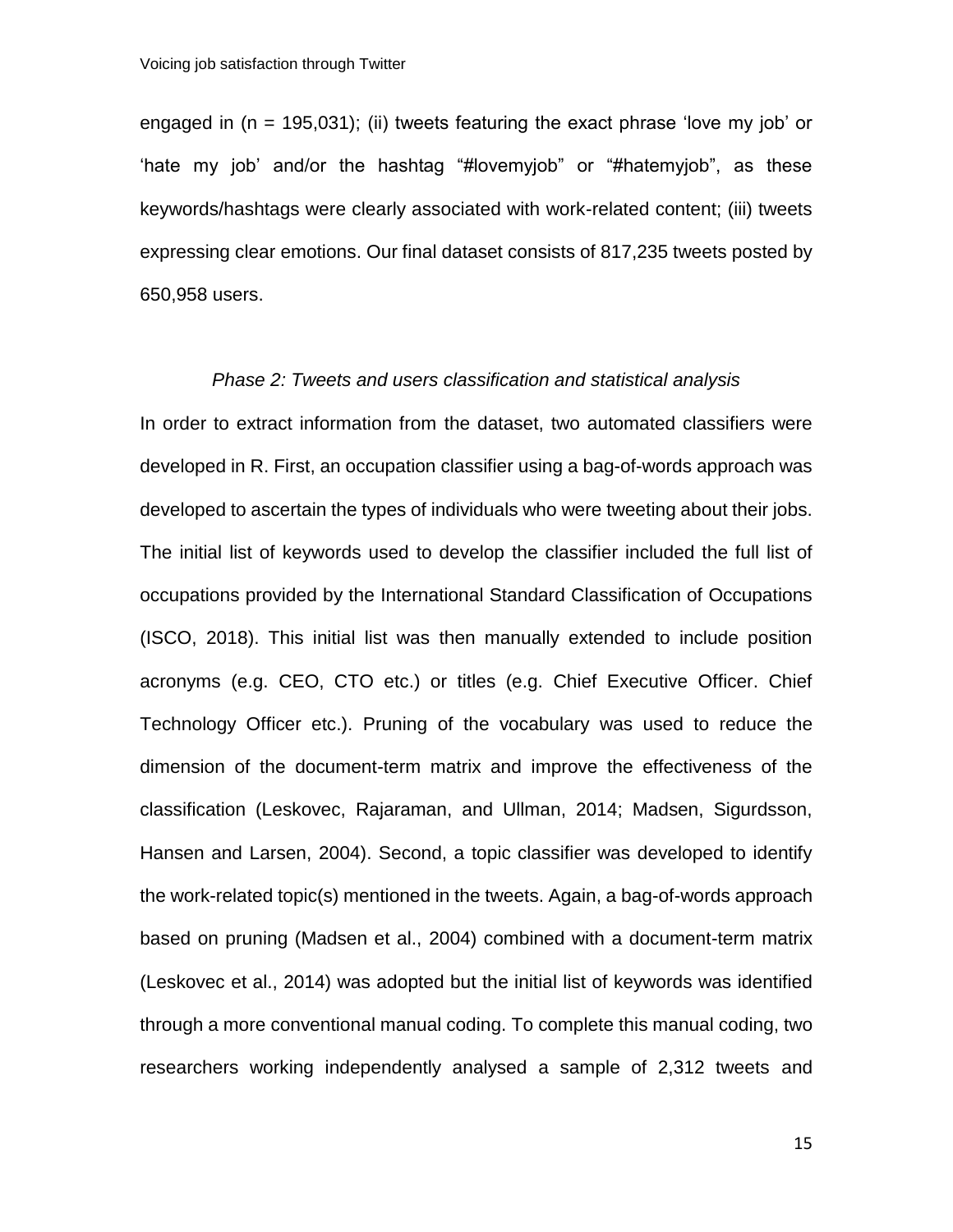created categories based on the topic(s) mentioned in the tweet in order to identify associated keywords. Five themes were identified: working hours, working relationships (with manager, co-workers and customers), pay, working conditions, and the nature of the job. These themes resonated with those found in the extant literature on work orientations and so it was decided to adapt the work orientation scheme utilised by Doorewaard et al., (2004) as a mechanism for categorising the data. Following the manual coding, the list of keywords was then extended to include additional words that the same two researchers identified for each category within the most frequently occurring terms in each of the two high-level clusters of tweets (hate and love). This was performed using word frequency analysis using the 'tm' package in R (Feinerer, 2018) after removing standard stop words (e.g. 'and', 'to' etc.) in order to ensure that only meaningful words were actually counted. All tweets in the dataset were then automatically classified. Table 1 presents the coding scheme, starting with the keywords identified in the tweets, the categories which were used to capture these key words, the ways in which these categories were defined, and the orientation chosen to capture the specific elements.

## Insert TABLE 1 about here

A series of statistical analyses was then performed in order to investigate the relationship between hate/love, work-related topic(s) and users' characteristics such as trustworthiness and social reach. 'Verified status' was used as a proxy for trustworthiness (Abbasi and Liu, 2013; Chu et al., 2012) and Klout Score was used as a proxy for social reach. While Klout has been critiqued due to its lack of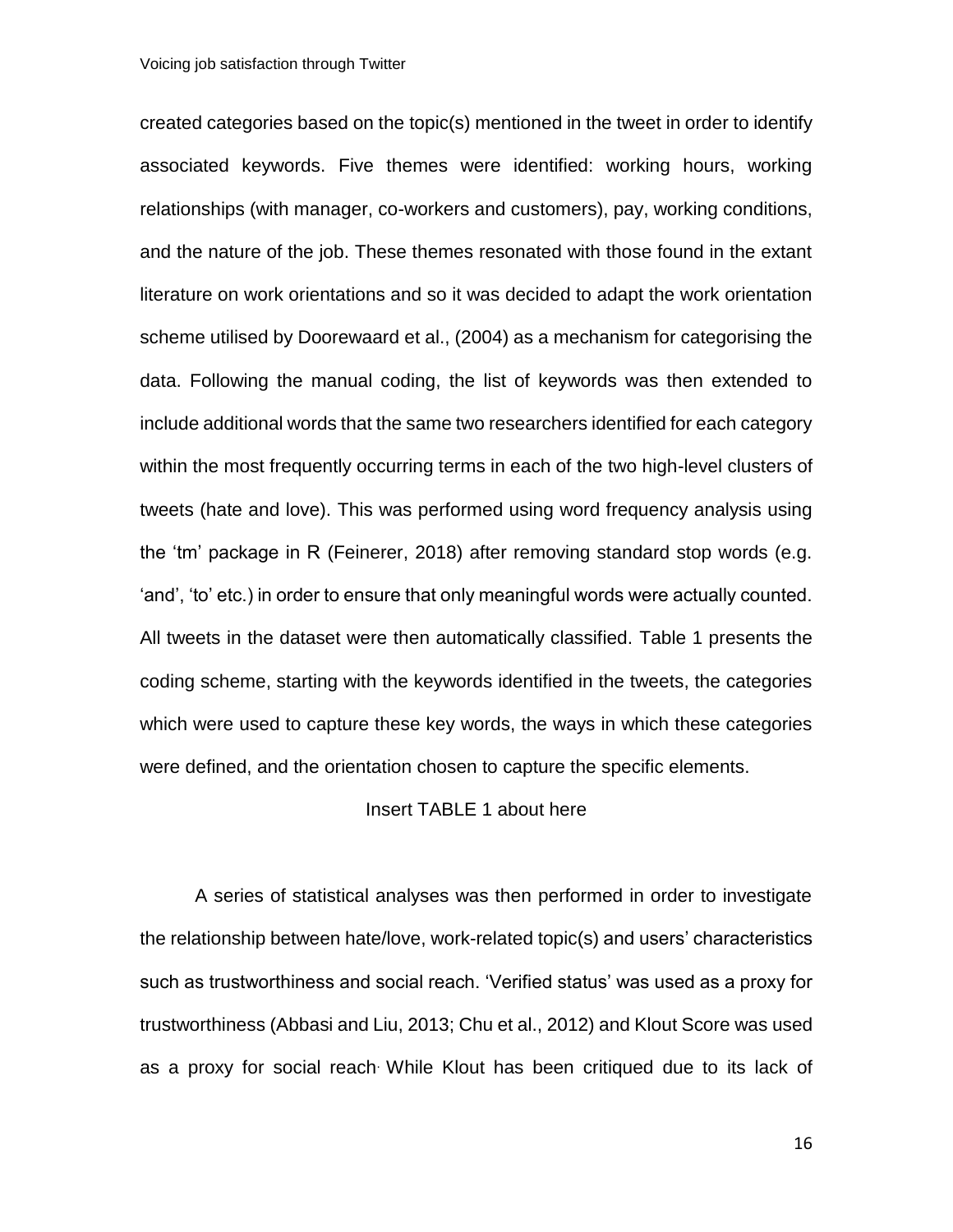l

transparency (Gandini, 2014), academic studies suggest that it is a useful proxy for data that is often difficult to source and can be a source of credibility in itself (Bode and Epstein, 2015; Edwards et al., 2013). A year-long study of 87,675 Klout users provides compelling data that users with higher Klout Scores are able to spread information more effectively in a network than those with lower Klout scores (Rao et al., 2015). In this study, we are interested in the implications of employee voice on Twitter and of social reach for the employment relationship. Based on Rao et al. (2015), Klout captures a wider set of features within Twitter and signals beyond Twitter to provide a rating of social reach. As such, in the absence of a more effective measure of social reach, Klout is used.

Descriptive statistics captured the frequency of tweets and users across the two high-level clusters of tweets (hate and love), different levels of users' social reach, and different topics. A logistic regression<sup>2</sup> was also implemented in order to empirically test the contemporaneous effects of different user characteristics and specific job-related attributes on the probability of a user tweeting positively (i.e. love) or negatively (i.e. hate) about his/her job. *Hate* was categorised as a binary variable equal to 1 if a tweet contained the phrase 'hate my job' or the hashtag '#hatemyjob', or 0 otherwise. Klout Scores, which range from zero to 100, were classified based on terciles; users with a score of greater than 66.66 were classified as high, those with a score of 33.33 or less were scored as low, and those in between were classified as medium. The binary variable (Klout*(Low)* 

<sup>&</sup>lt;sup>2</sup> Regression coefficients were estimated using both standard maximum-likelihood and robust variance estimator in order to ensure that results were not affected by observations dependence (Le Cessie and Van Houwelingen, 1994). Results are consistent across different estimation procedures.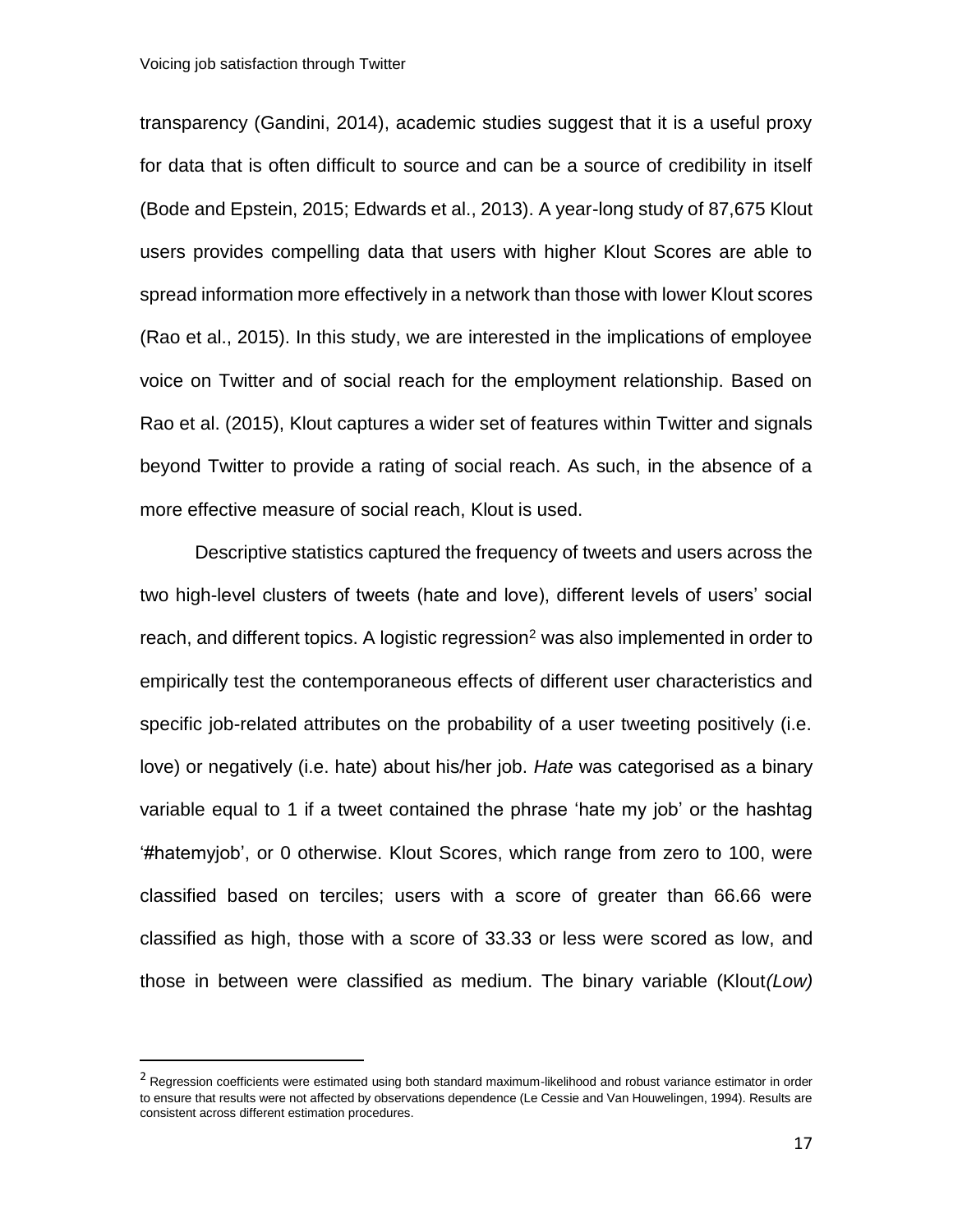<=33.33) was not included in the regression model to prevent potential multicollinearity and was therefore used as a baseline to interpret the effects of *Klout(Medium)* and *Klout(High)*. *Verified Status* was coded 1 if a user had a verified account, or 0 otherwise. Other explanatory variables were coded 1 if a tweet mentioned any of the five factors presented in Table 1 and 0 otherwise.

## *Phase 3: Results Validation*

The aim of the third phase was to validate the results of the statistical analysis, particularly in relation to users with higher reach (i.e. users with high Klout Scores). Two additional coders worked independently and manually classified a subset of 1,929 tweets posted by users with high Klout Scores in order to verify the validity of the automated classification (i.e. hate *v.* love, and job dis/satisfaction factors). The revised classification was then used within the same regression model presented above and findings were consistent.

## **Results**

The findings are presented in two parts. The first part details findings from the manual and automated classification, while the second part provides the main findings from the logistic regression analysis.

#### *Manual and machine classification*

The occupation classification revealed that 20% of the sample (127,155 users) provided occupational details. Table 2 shows the breakdown of occupations with 16.30% identifying themselves as managers. The largest group was that of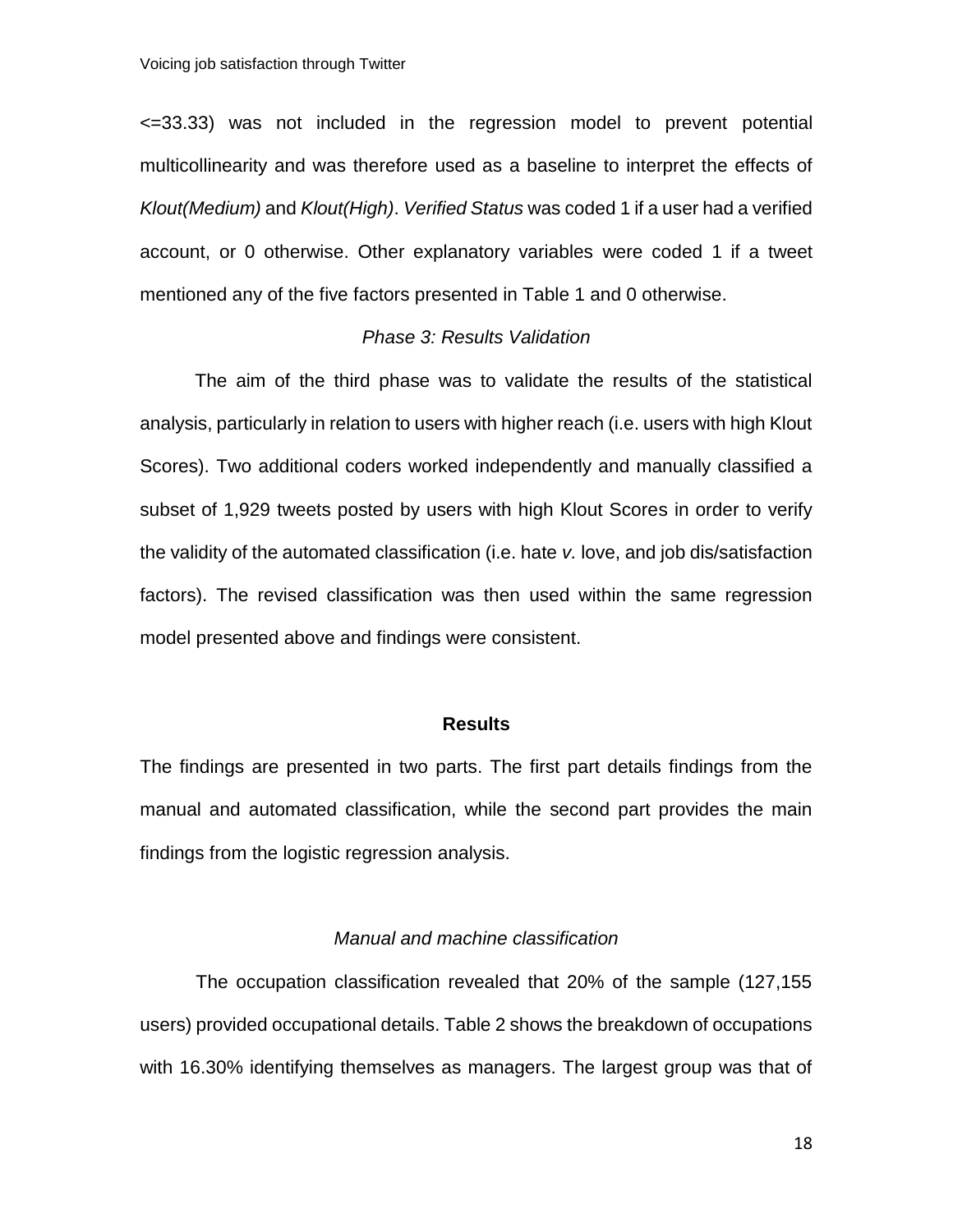'professionals', which encompassed a very diverse range of occupations such as actors, dancers, artists, nurses and doctors. The breakdown of occupations is broadly similar to that found in a recent study using a UK classification system (Sloan et al., 2015), which noted the unusually high representation of creative occupations and which was also found in our sample. They suggest that Twitter is 'used by people who work in the creative industries as a promotional tool' (p.8). Again our data supports this suggestion as some of those describing themselves as actors and dancers in our sample included various media as part of their tweets.

## Insert TABLE 2 about here

The initial manual inspection provided valuable insights into the wide range of work experiences about which individuals tweeted. For example, some individuals attached video or web links to their tweets. While some of these simply showed innocuous pictures of work situations, others led to explicit pornographic sites that provided a snapshot of the type of work undertaken by the presumed sex workers in the sample. Table 3 provides some sample 'love my job' and 'hate my job' tweets from the various categories identified.

## Insert TABLE 3 about here

A number of tweets in the dataset ( $n = 31,215$ ) did not contain a clear expression of love or hate. A sample of these tweets is presented in Table 4.

Insert TABLE 4 about here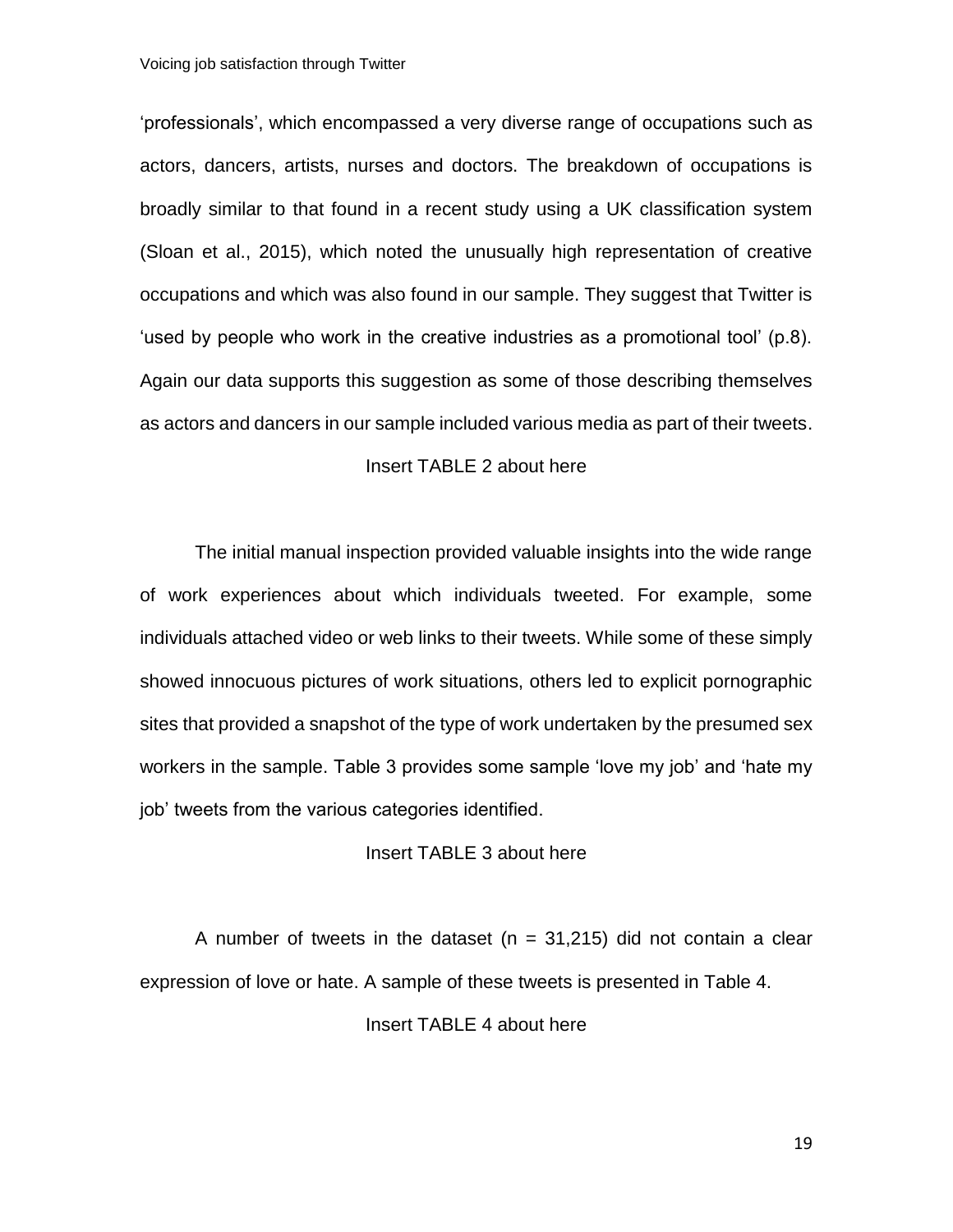These sample tweets show the extent to which 'love' or 'hate' for a job is to a large degree conditional. For example, tweets expressed love for the job, but at the same time signalled hate when, for example, working long hours or fighting fatigue, dealing with death or when dealing with rude bosses or customers. Tweets that mentioned overall dissatisfaction for the job also indicated love for certain aspects of it, such as for co-workers. These were removed for the main statistical analysis since they did not convey clear emotions and therefore could not be expressed as a binary variable (i.e. where  $1 =$  hate and  $0 =$  love).

## *Statistical analysis*

Table 5 reports the total number of tweets and users by satisfaction category (i.e. *Hate* or *Love*), and by user social reach based on the Klout Score categories described above.

## Insert TABLE 5 about here

The table shows that 658,763 tweets (80.6 per cent) were associated with job satisfaction (*Love*), while only 158,472 tweets (19.4 per cent) were associated with job dissatisfaction (*Hate*). The ratio between positive (i.e. *Love*) and negative (i.e. *Hate*) tweets is similar for medium and low Klout Score users. In the case of users with a high Klout Score, only 118 of the tweets (5.8 per cent) expressed job dissatisfaction. The average level of user activity is very low (1.26), with slightly higher levels of activity among the high and medium Klout Score users (1.35 and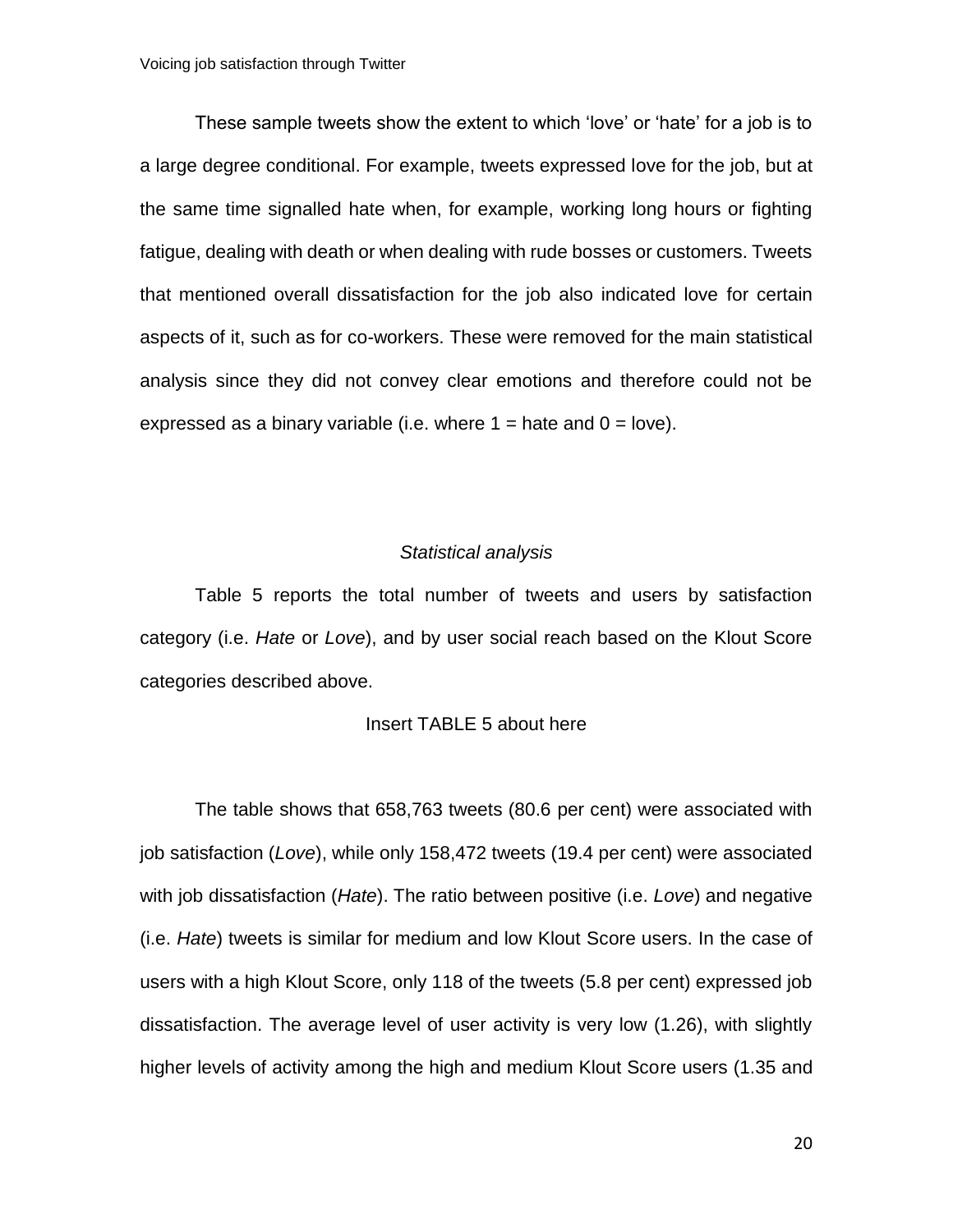1.34 respectively). The findings therefore suggest that more influential users are more likely to be in the *Love* category, but it also suggests that Twitter users do not tweet frequently about loving or hating their jobs. Table 6 reports the means and standard deviations of all variables for the full sample across both *Love* and *Hate* categories.

## Insert TABLE 6 about here

The table shows that less than one per cent of tweets in the dataset originated from verified users and these were mostly associated with job satisfaction. It also shows that the average Klout Score fell just inside the Medium Klout category, which is the most represented in the dataset. Among the different job-related topics included in the classification framework, working hours was the most mentioned work feature in the full sample, followed by pay and relationships with managers. Similar patterns are found in both the *Hate* and *Love* sub-samples suggesting that such factors are relevant in expressions of both job satisfaction and dissatisfaction. Finally, the nature of the work was mentioned more in the *Love* (mean = 0.032) than in the *Hate* dataset (Mean = 0.014).

Table 7 reports the results of the logistic regression. In this analysis, the Klout Score and verified status variables were included first in the model, followed by each of the work orientations in a second step.

## Insert TABLE 7 about here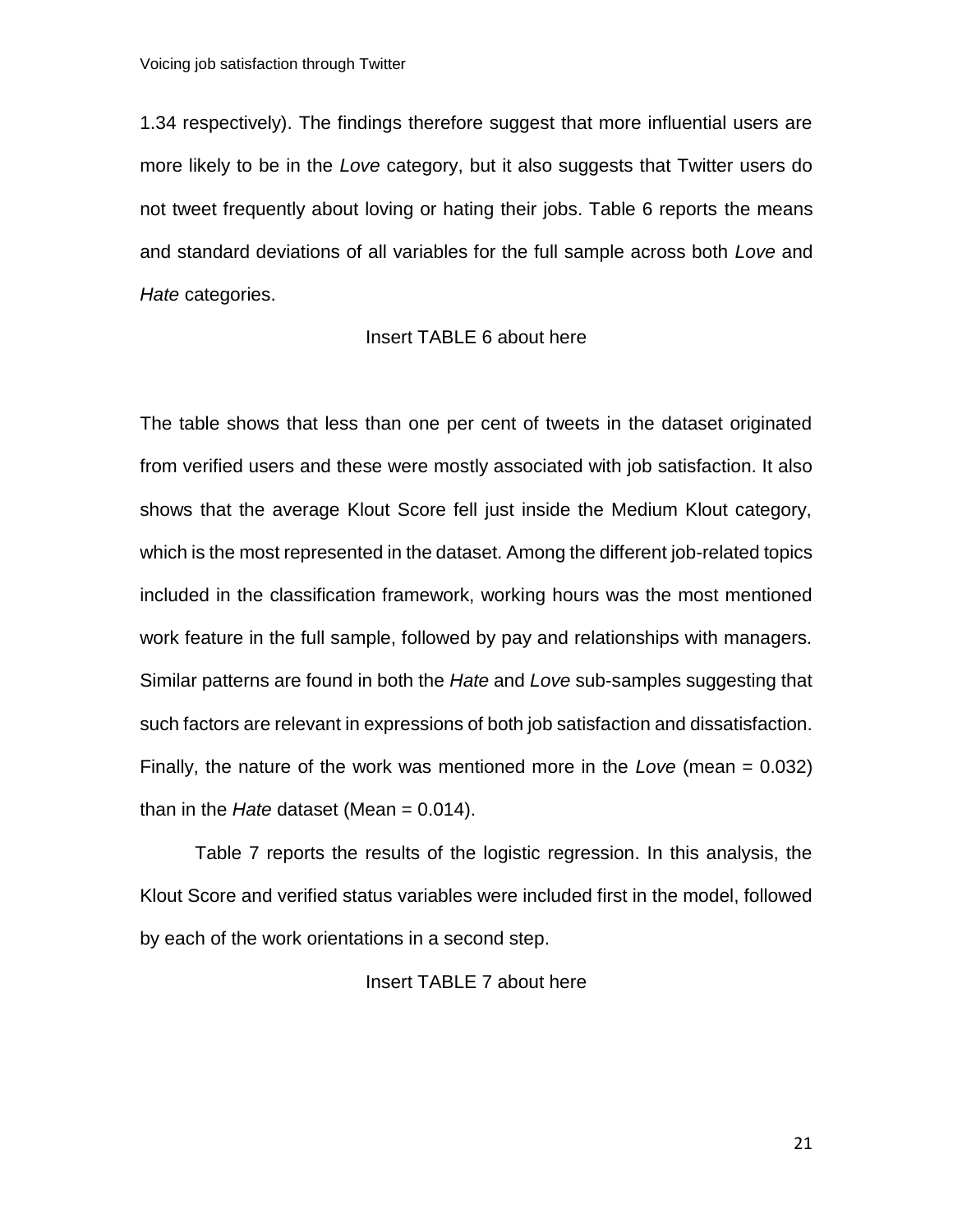The analysis shows that most of the results were significant, with the exception of working conditions ( $p = 5.05$ ). It shows that users with Medium Klout Scores were more likely to express job dissatisfaction compared to users with Low Klout Scores. It also shows that users with High Klout Scores were less likely to express job dissatisfaction compared to those with Low Klout Scores. In addition, users with verified status were less likely to tweet expressions of job dissatisfaction. The results also show that, among different job features, *Relationship with Boss* is the only one that was positively and significantly related to job dissatisfaction. The results further show that users are less likely to tweet about the nature of their job (an intrinsic job orientation) when expressing job dissatisfaction. The other work orientations that were significantly and negatively associated with job dissatisfaction were those mentioning co-workers, followed by customers, working hours and pay.

#### **Discussion**

The first research question concerned the nature of employee voice when Twitter is the communication mechanism. The findings showed that the tweets were predominantly positive. This is perhaps surprising as some research on blogging has suggested that this mechanism provides employees with the opportunity to vent about the negative aspects of their jobs, to seek justice, or to distance themselves from corporate culture (Klaas et al., 2012; Richards, 2008; Richards and Kosmala, 2013). At the same time this finding is in line with research which shows that social media users are more likely to share content with a positive or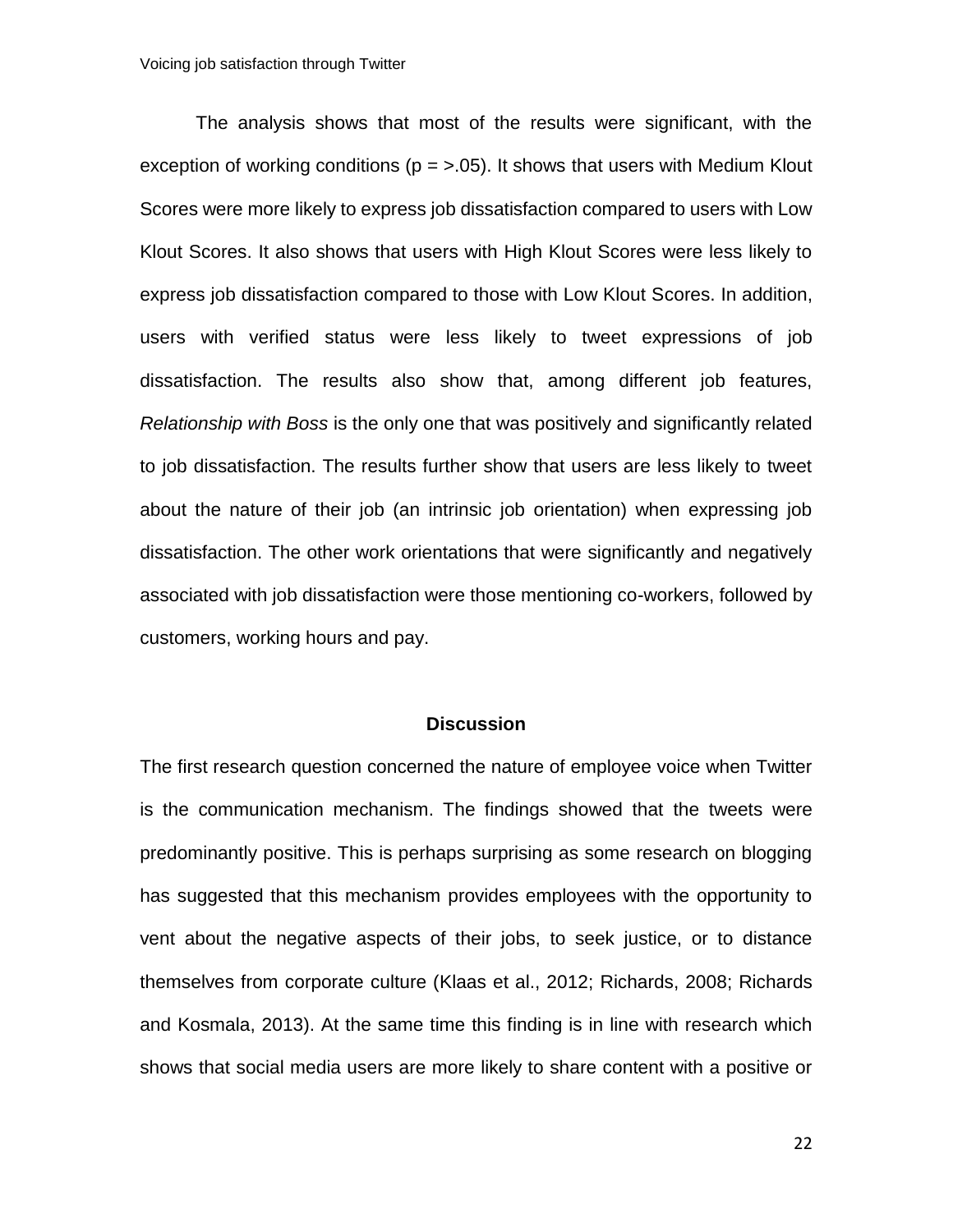neutral rather than negative sentiment (van Zoonen et al., 2016) and that negative online utterances tend to be deemed inappropriate and incongruent with selfviews, particularly if the content is related to their professional life (Cheney and Lee Ashcraft, 2007; Marwick and Boyd, 2010). The higher percentage of positive tweets among highly influential users would also support this view. This is consistent with the argument that self-presentation and self-affirmation are important aspects of Twitter (Murthy, 2012; 2018). Second, there was little evidence of the collectivism that has been associated with employee voice in the HRM/ER literature (e.g. Wilkinson and Fay, 2011). For example, there was very little retweeting or evidence of efforts to build a community interested in pursuing a particular work-related agenda; the voice identified in this study was primarily individualistic. There was also little evidence of the suggestion or opinion-focused use of voice to improve organisational functioning in the ways proposed by OB scholars (e.g. Morrison, 2011). While the negative tweets did focus on work problems such as working hours, the supervisor/manager and the work itself, these were focused on personal needs with little interest or concern for organisational improvement. This finding is in line with prior research that indicated a significant relationship between job dissatisfaction and the use of social media to voice concerns at work among Generation Y (younger) employees, although not among older employees (Holland et al., 2016). In its expression of very personal and individualistic needs, Twitter might therefore be considered a new form of employee voice that focuses on individual agency but not necessarily in the political way that has been suggested in research on blogging (Schoonenboom,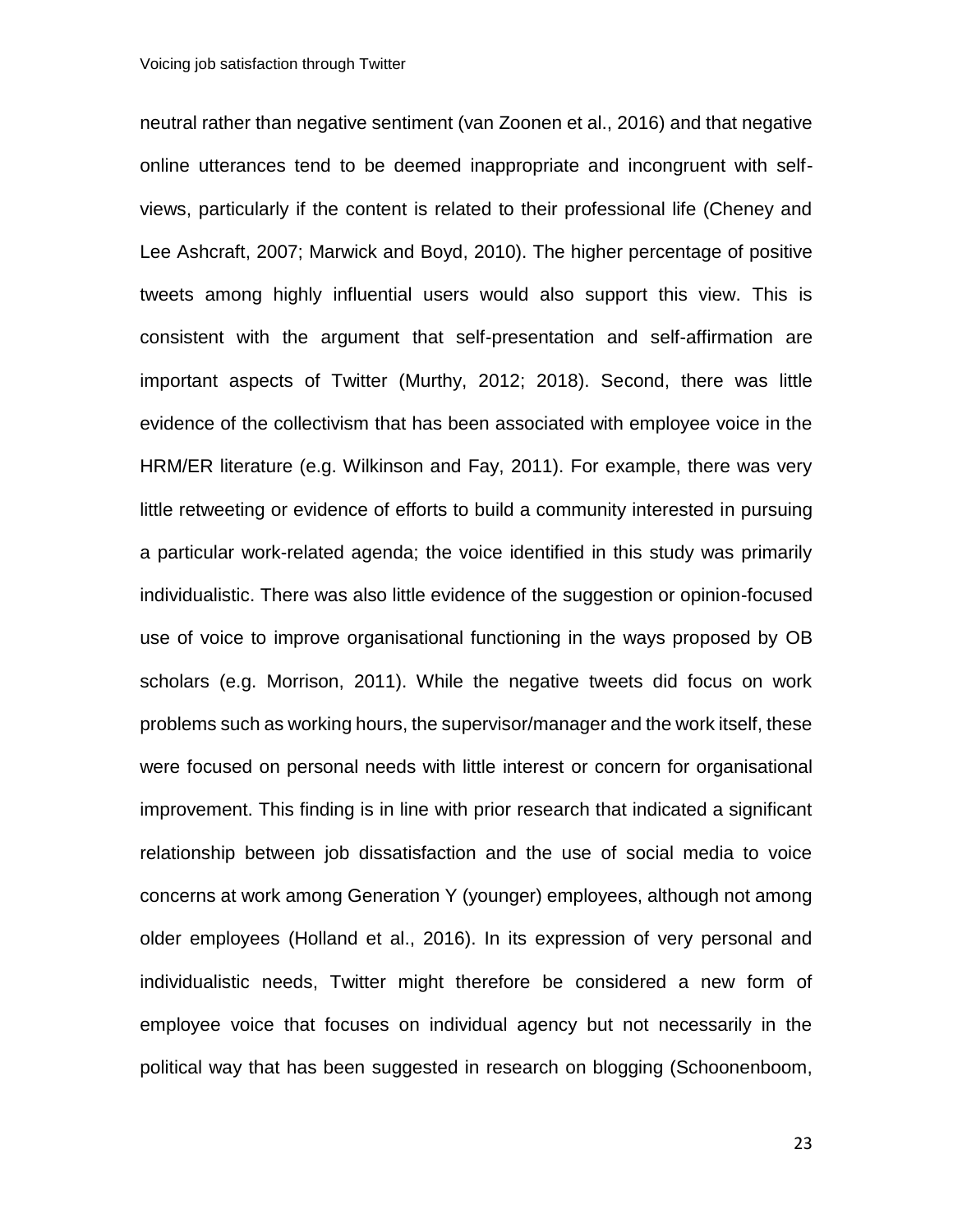2011a; Richards and Kosmala, 2013). Thus, while the content of these tweets may be regarded as banal to the observer (Murthy, 2018), this may not be the case for those experiencing joys and tribulations in their jobs

The second question asked whether the advent of social media challenges extant theories of job satisfaction. In regard to the value of the frameworks that have been used to classify and understand job satisfaction (e.g. Doorewaard et al., 2004; Goldthorpe et al., 1968; Rose, 2003), the findings suggest that such mechanisms continue to be valuable and applicable. Indeed, the types of issues about which individuals tweeted are very similar to those found in Rose's (2003) analysis of a large-scale sample of employees. At the same time, some differences do exist. First, the data point attention to the existence of job dissatisfaction which is often lost in contemporary enthusiasm for the positive aspects of work (Fineman, 2006). Second, the language used to voice aspects of job satisfaction/ dissatisfaction through Twitter is very different to the anodyne and managerialist language that is often reported in quantitative studies of job satisfaction. Employees utilised extensive, elaborate and emphatic language with the use of words such as 'amazing', 'awesome', 'fun', 'best', and 'great' in their description of positive features of their work. Expletives were used to some extent in the positive tweets but to a far greater extent in the negative tweets. Where individuals elaborated on why they 'hate their job', they used negative language and a large number of expletives. Thus, through Twitter, employees are enabled to voice how they *feel* about their jobs and to use an impassioned language to express these feelings. A similar use of language emerges in many qualitative studies but, as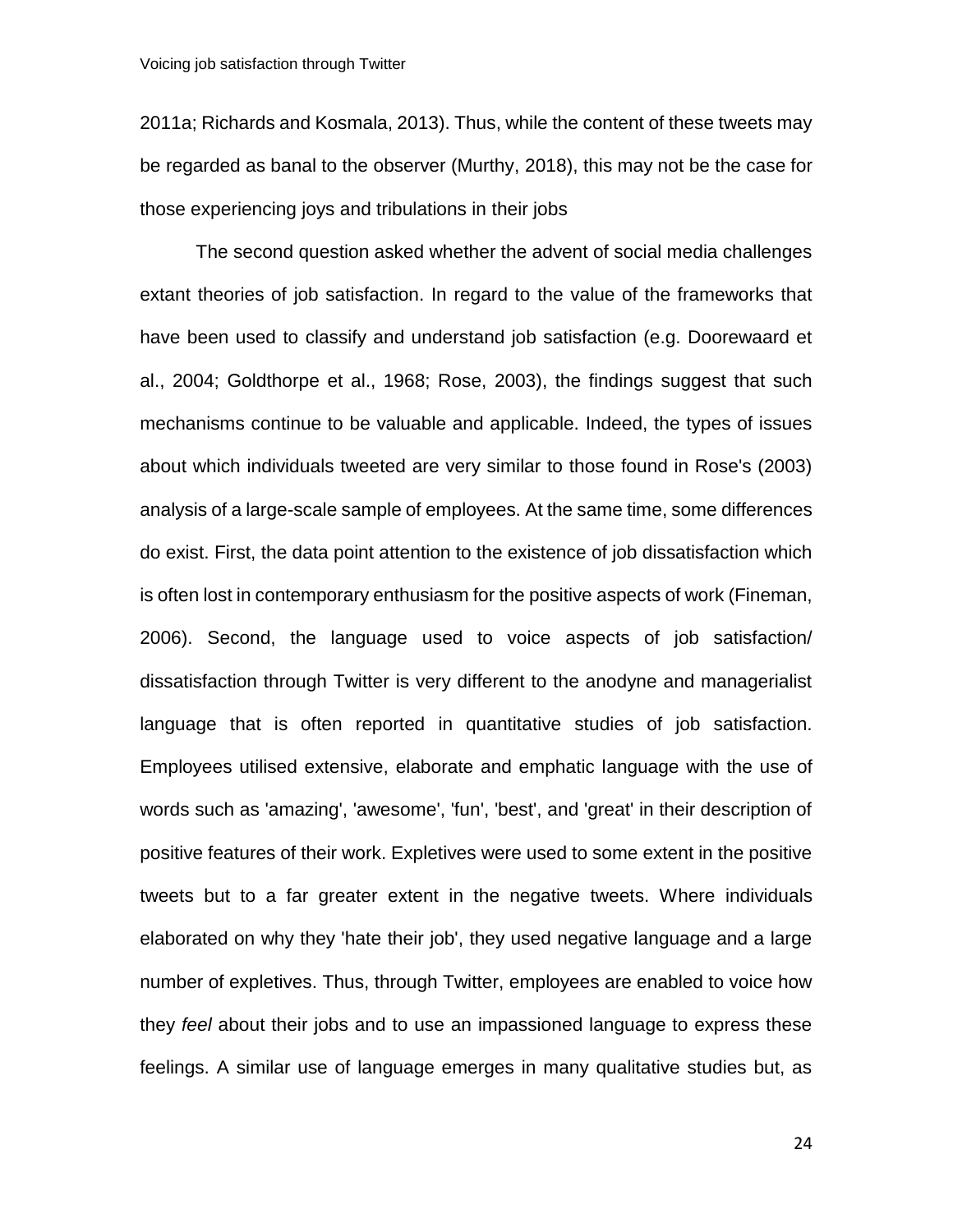Schoneboom (2011b) has pointed out, twitter provides an unmediated view of the nature of work with opinions and emotions expressed without any prompting from researchers to determine the parameters of employees' views. As Murthy (2018, p. 45) suggests, through Twitter 'we are exposed to a certain candour' and we are 'perhaps getting more truthful portrayals of some sides of people, which were previously kept in the private sphere'. Third, the fact that individuals reported on the nature of their jobs by using the terms 'hate' and 'love' suggests that the notion of positive and negative attitude systems that originated with Herzberg is still relevant. However, there were a large number of tweets where individuals did not simply state that they loved or hated their jobs but indicated that their love or hate was not absolute; they might love or hate their jobs overall but at the same time also love or hate a particular element of their job. This points to an ambivalence that has been identified as an important emerging area in job satisfaction research (van Harreveld et al., 2015) and also suggests that the mining of Twitter data can provide a valuable way of identifying the factors that drive distinctly positive or negative attitudes (Judge et al., 2017). In this way, Twitter might be viewed as a new channel through which workers may express satisfaction or dissatisfaction or ambivalence with aspects of their jobs, thus shedding new understanding on the experience of work.

The third research question asked about the implications of the voicing of job satisfaction/dissatisfaction for the employment relationship. One of the fears of employers is that their employees will use social media to vent publically about their jobs and that negative views will have a correspondingly negative impact on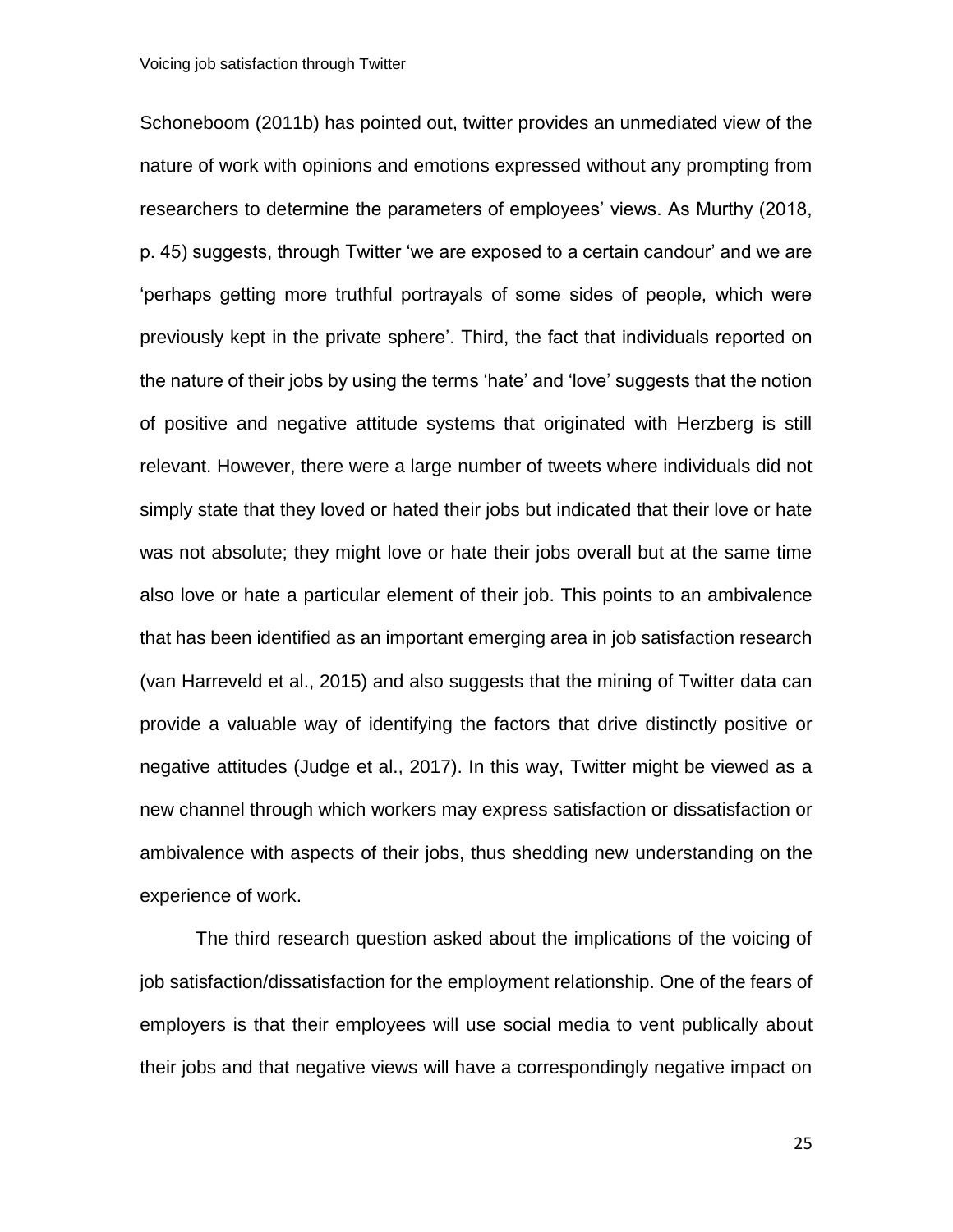organisational reputation. The data suggests first of all that employees are more likely to tweet positively about their jobs in ways that are beneficial to employers in enhancing their reputations. The exploration of the Klout Score also showed that those who are likely to have greater social reach tend to tweet that they love rather than hate their job. When employees tweet negatively in regard to hating their jobs it appears to be more likely to be a one-off event rather than a concerted effort to challenge or paint a damaging picture of their employers. There was also no evidence of attempts by employees to network with others or form communities that could be described as displaying concerted resistance to employer activities. Thus, there was no evidence of contestation of the employment relationship that has been mooted as a potential impact of social media (McDonald and Thompson, 2016; Hurrell et al., 2013). However, while organisational reputations may remain fairly intact, it was evident that there exist many difficulties for employees in negotiating their daily work lives. Working hours are often at the whim of the employer with some individuals forced to work several jobs in order to put together a viable income; managers and bosses, from their positions of power, may make employees' working lives either reasonable or impossible; the work itself may be difficult and undertaken in distressing working conditions. The surfacing of these factors to a wider audience therefore challenges the boundaries of the employment relationship; while working conditions and management philosophies have traditionally been the remit solely of the organisation, through Twitter they are brought out to a wider audience and provide the potential for a shared experience of working life.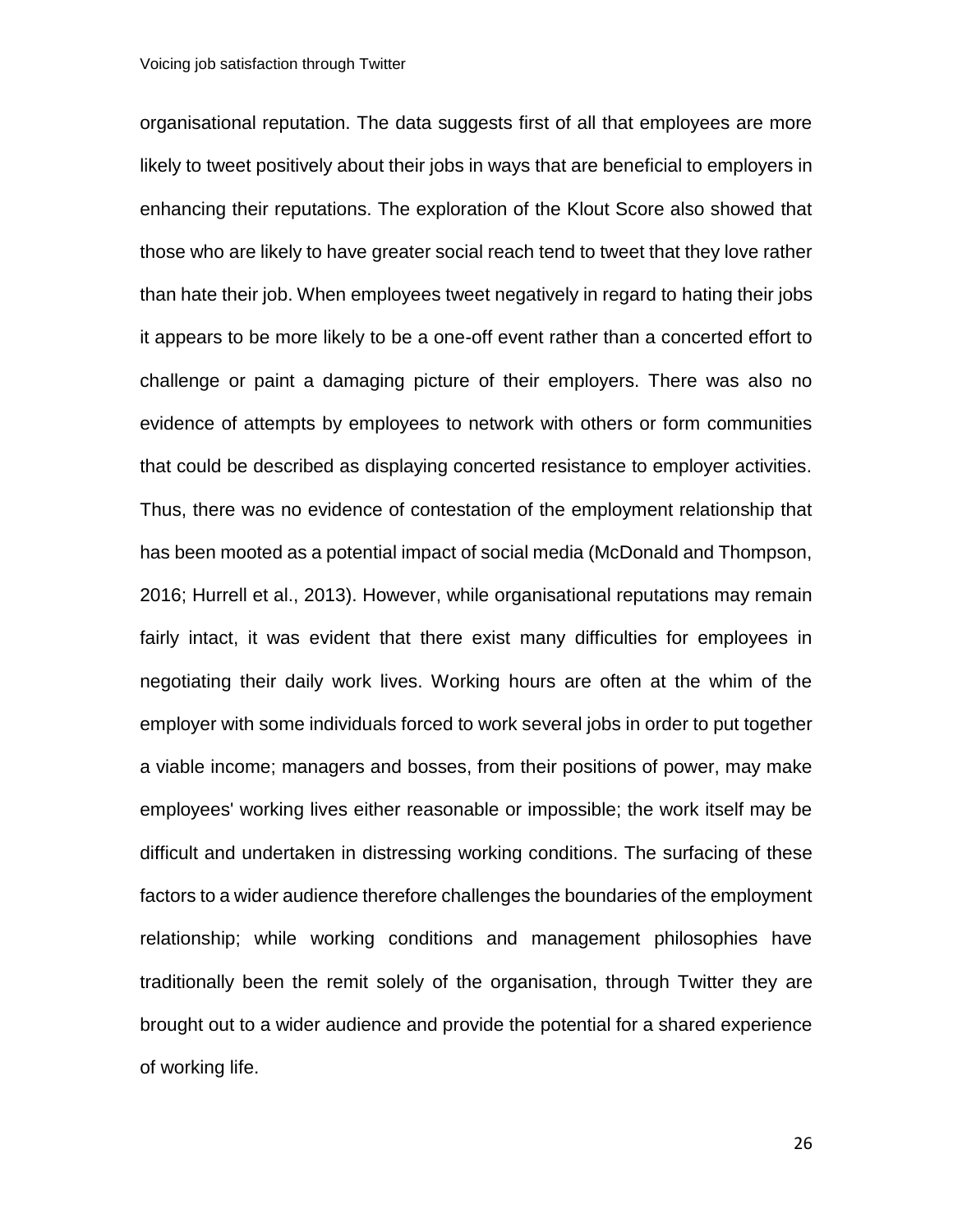## **Limitations**

While this study is in many respects ground-breaking, it has a number of limitations. First, at the time the study took place, tweets comprised at most 140 characters whereas Twitter users can now post longer tweets (up to 280 characters), which will provide a more comprehensive database for future research. Second, the effect size found in the statistical analysis was small. This finding is not unusual in studies using big data and reflects the sheer size and complexity of these datasets, which makes it impossible to compare such effects with studies using alternative methodologies such as surveys (Matz, Gladstone and Stillwell, 2017). It can however be seen as providing researchers with opportunities to gain insights which would not otherwise have been available. Third, the data suggests that only a small percentage of the population investigated were active users, yet capturing accurately the broader population of Twitter users who actively or latently participate as listeners remain difficult due to the syndication of Twitter feeds. Thus, beyond us knowing the number of re-tweets and replies, the true extent of the reach of work-related tweets is largely indeterminable without substantial cost and technical effort. Fourth, the study's dataset was based on tweets in the English language only, which limits the generalizability of the findings. Fifth, while we were able to analyse some tweets by occupation in order to provide insights into the types of individuals who were using Twitter, only 20% of tweets provided occupational details. In addition, Twitter is much more likely to be used by younger people and by professionals (Sloan et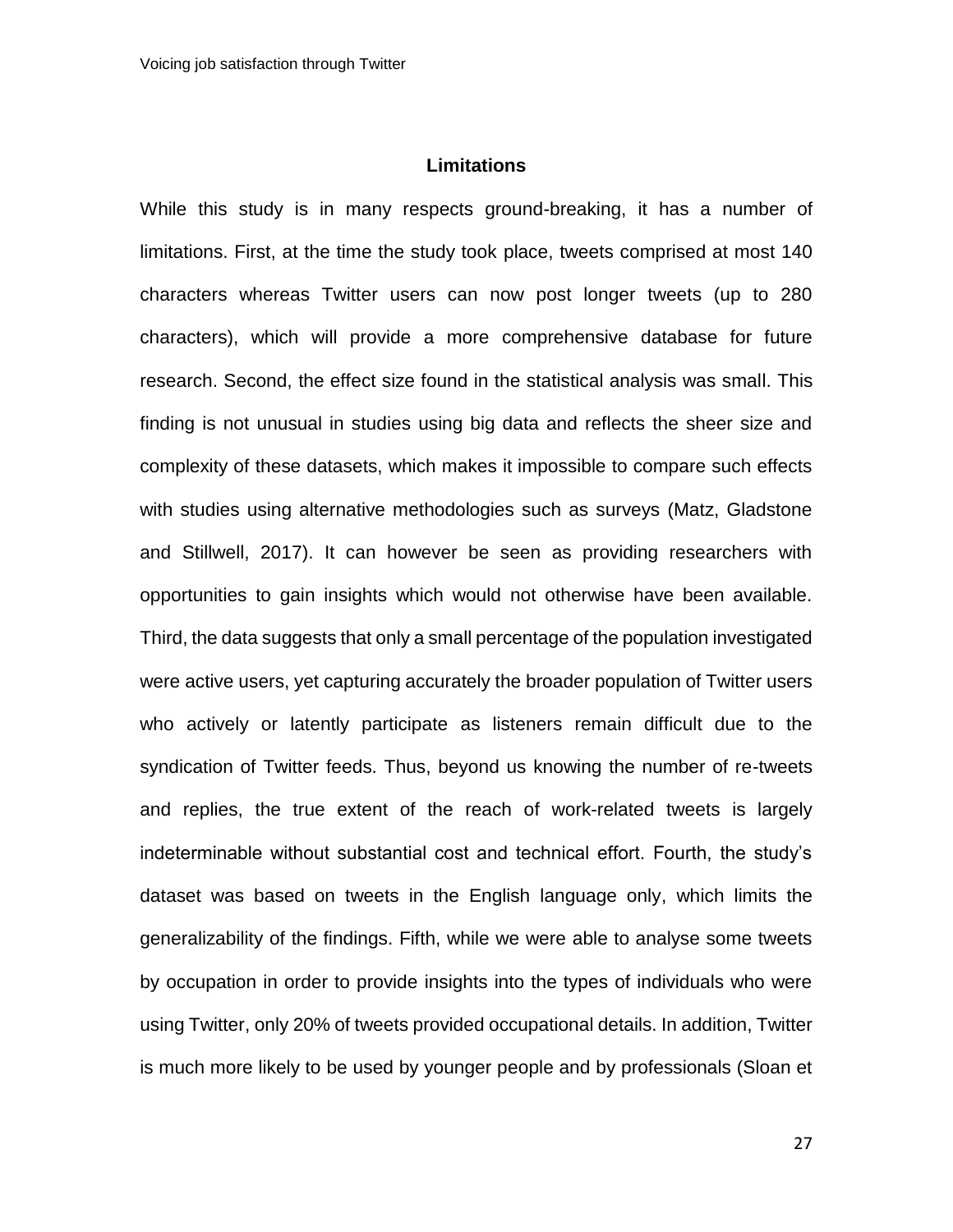al., 2015) and so the data may be more representative of this section of the workforce rather than more widely generalizable.

## **Conclusions**

In its exploration of 'the phenomenon of employees' colonisation of cyberspace' (Richards and Kosmala, 2013:76), the research provided new insights into aspects of employee voice and job satisfaction/dissatisfaction that are core to understanding the nature of the employment relationship as perceived by employees in their use of Twitter. While there are complexities in dealing with 'Big Data', at the same time it provides exciting new opportunities for researchers interested in learning more about the nature and experience of work.

#### **References**

- Abbasi, M. and H. Liu (2013), 'Measuring user credibility in social media', Proceedings of the 6<sup>th</sup> Annual Conference on Social Computing, Behavioral-Cultural Modeling and Prediction, 441-448.
- Balnave, N., A. Barnes, C. MacMillan and L. Thornthwaite (2014), 'E-voice: How network and media technologies are shaping employee voice', in A. Wilkinson, Donaghey, J., Dundon, T. and Freeman, R. (eds), The Handbook of Research on Employee Voice. Northampton, MA: Elgar, 439-454.
- Bennett, R. (1974), 'Orientation to work and some implications for management', Journal of Management Studies, 11, 2, 149-162.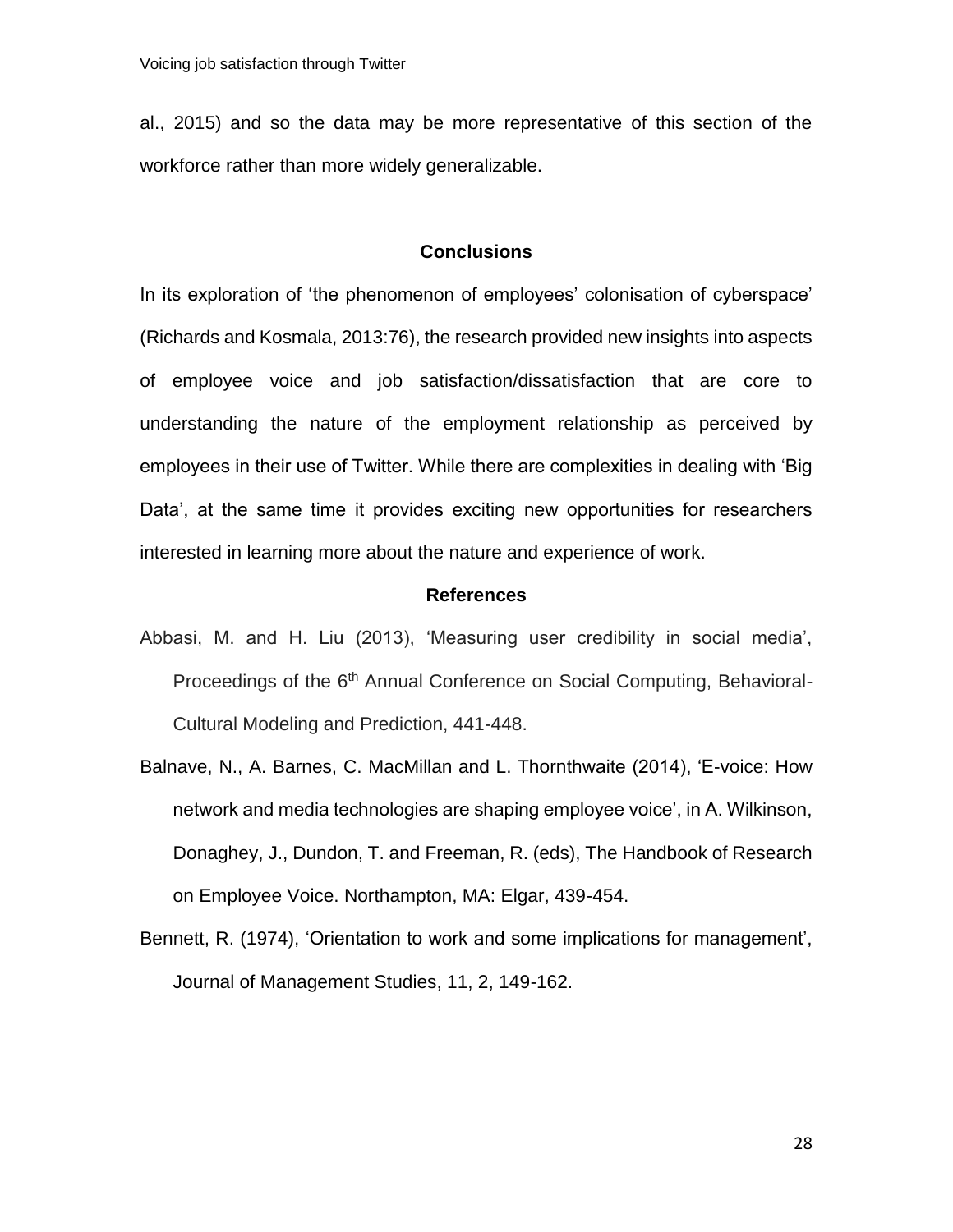- Bode, L. and B. Epstein (2015), Campaign Klout: Measuring online influence during the 2012 election. Journal of Information Technology & Politics, 12, 2, 133-148.
- Booth, M. and J. Matic (2011), 'Mapping and leveraging influences in social media to shape corporate brand perceptions', Corporate Communications: An International Journal, 16, 3, 184-191.
- Brown, A., A. Charlwood and D. Spencer (2012), 'Not all that it might seem: why job satisfaction is worth studying despite it being a poor summary measure of job quality', Work, Employment and Society, 26, 6, 1007-1018.
- Cheney, G. and K. Lee Ashcraft (2007), 'Considering "the professional" in communication studies: Implications for theory and research within and beyond the boundaries of organisational communication', Communication Theory, 17, 2, 146-175.
- Chory, R., L. Vela and T. Avtgis (2016), 'Organizational surveillance of computermediated workplace communication: Employee privacy concerns and responses', Employee Responsibilities and Rights Journal, 28,1, 23-49.
- Chu, Z., S. Gianvecchio, H. Wang and S. Jajodia (2012), 'Detecting automation of twitter accounts: Are you a human, bot, or cyborg?' IEEE Transactions on Dependable and Secure Computing, 9, 6, 811-824.
- Doorewaard, H., J. Hendrickx and P. Verschuren (2004), 'Work orientations of female returners', Work Employment and Society, 18, 1, 95-115.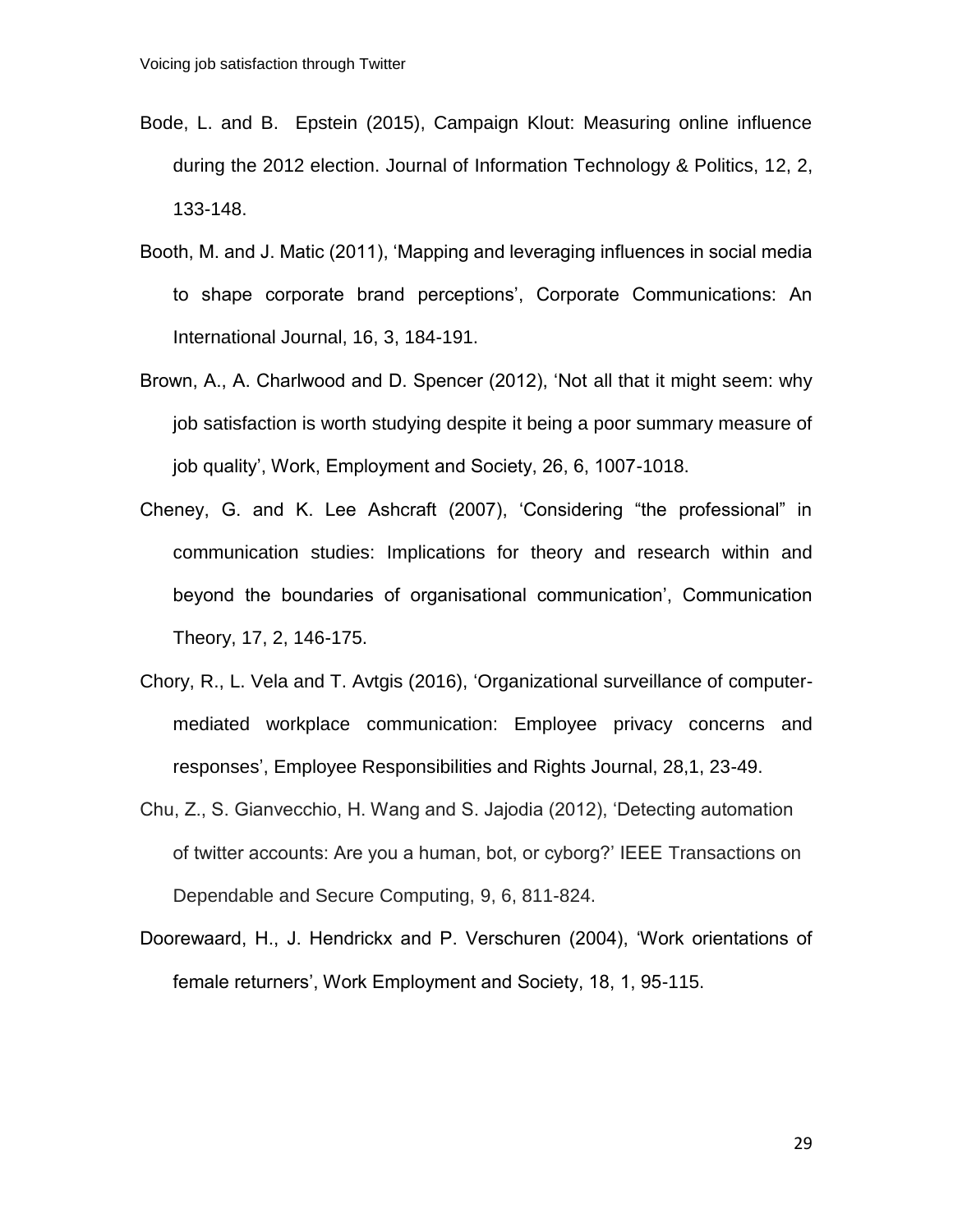Edwards, C., P. Spence, C. Gentile, A. Edwards and A. Edwards (2013), 'How much Klout do you have? A test of system generated clues on source credibility', Computers in Human Behavior, 13, A12-A16.

Feinerer, I. (2018), 'Introduction to the tm package text mining in R'.

- https://cran.r-project.org/web/packages/tm/vignettes/tm.pdf (accessed 28 November 2018).
- Fineman, M. (2006), 'On being positive: concerns and counterpoints', Academy of Management Review, 31, 2, 270-91.
- Gandini, A. (2014), 'Online social influence and the evaluation of creative practice: A critique of klout', In Online Evaluation of Creativity and the Arts (pp. 162- 180). Routledge.

Gillin, P. (2007), The New Influencers. Sanger CA: Word Daner Press.

- Gold, M. and M. Mustafa, (2013), 'Work always wins: Client colonization, time management and the anxieties of connected freelancers', New Technology Work and Employment, 28, 3, 197-211.
- Goldthorpe, J., D. Lockwood, F. Bechhofer and J. Platt (1968), The Affluent Workers: Industrial Attitudes and Behaviour. Cambridge: Cambridge University Press.
- Hansen, L.K, A. Arvidsson, F. Nielsen, E. Colleroni and M. Etter (2011), 'Good friends, bad news-affect and virality in Twitter', Proceedings of the 6th International FutureTech Conference, 2, 34-43.
- Herzberg, F., B. Mausner and B. Snyderman (1959), The Motivation to Work, New York, Wiley.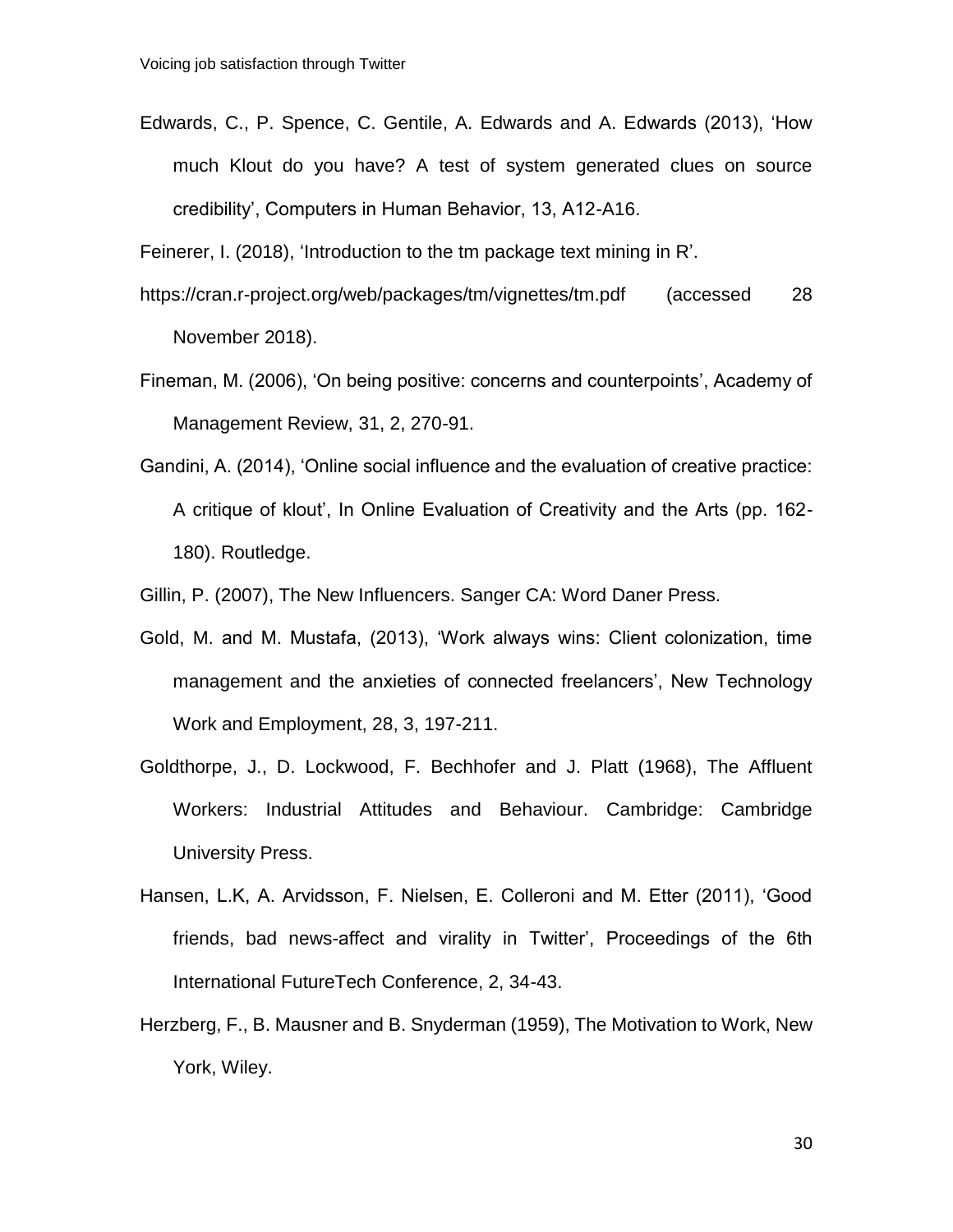- Holland, P., B. Cooper and R. Hecker (2016), 'Use of social media at work: a new form of employee voice?', The International Journal of Human Resource Management, 27, 21, 2621-2634.
- Hurrell, S. A., J. Richards and D. Scholarios (2013), 'The kids are alert': Employed students' experiences of and attitudes towards the use of social networking sites in recruitment and employment', Paper presented at International Labour Process Conference, New Brunswick, NJ, United States.
- International Standard Classification of Occupations (2018), Geneva: International Labour Organization.
- Jin. S. and J. Phua (2014), 'Following celebrities' tweets about brands: The impact of Twitter-based electronic word-of-mouth on consumers' source credibility perception, buying intention, and social identification with celebrities', Journal of Advertising, 43, 2, 181-195.
- Judge, T., H. Weiss, J. Kammeyer-Mueller and C. Hulin (2017), 'Job attitudes, job satisfaction and job affect: a century of continuity and change', Journal of Applied Psychology, 102, 3, 356-374.
- Klaas, B., J. Olson-Buchanan and A.K. Ward (2012), 'The determinants of alternative forms of workplace voice: An integrative perspective', Journal of Management, 38, 1, 314-345.
- Le Cessie, S. and J.C. Van Houwelingen (1994), 'Logistic regression for correlated binary data', Applied Statistics, 95-108.
- Leskovec, J., A. Rajaraman, and J.D. Ullman (2014). Mining of Massive Datasets, New York, Cambridge University Press.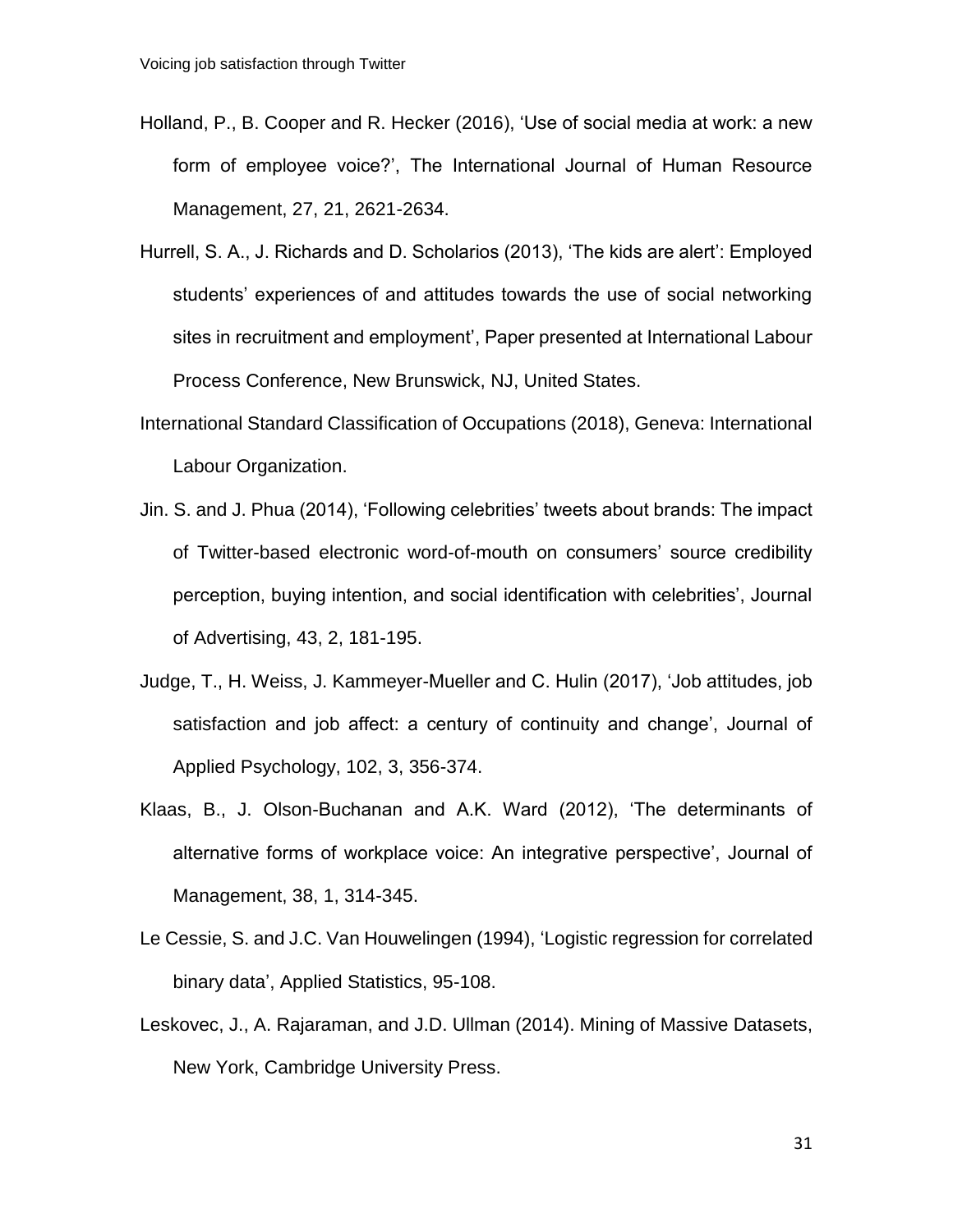- Lin, H., and L. Qiu (2013), 'Two sites, two voices: Linguistic differences between Facebook status updates and Tweets', in: Rau, P.L.P. (ed.), Cross-Cultural Design: Cultural Differences in Everyday Life. Springer, Berlin Heidelberg, pp. 432–440.
- Madsen, R. E., S. Sigurdsson, L.K. Hansen, and J. Larsen (2004), 'Pruning the vocabulary for better context recognition', Proceedings of the 17th International Conference on Pattern Recognition, 2, 483-488.
- McDonald, P. and P. Thompson (2016), 'Social media(tion) and the reshaping of public/private boundaries in employment relations', International Journal of Management Reviews, 18, 60-84.
- Martin, G., E. Parry and P. Flowers (2015), 'Do social media enhance constructive employee voice all of the time or just some of the time?', Human Resource Management Journal, 25, 4, 541-562.
- Marwick, A. E. and D.M. Boyd (2011), 'I tweet honestly, I tweet passionately: Twitter users, context collapse, and the imagined audience', New Media & Society, 13,1, 114 -133.
- Matz, S.C., J.J. Gladstone, and D. Stillwell (2017), 'In a world of big data, small effects can still matter: A reply to Boyce, Daly, Hounkpatin, and Wood (2017)', Psychological Science, 28, 4, 547-550.
- Mislove, A., D. Lehmann, Y-Y Ahn, J-P Onnuel, J. Niels Rosenquist (2011), 'Understanding the demographics of Twitter users', Proceedings of the Fifth International AAI Conference on weblogs and social media.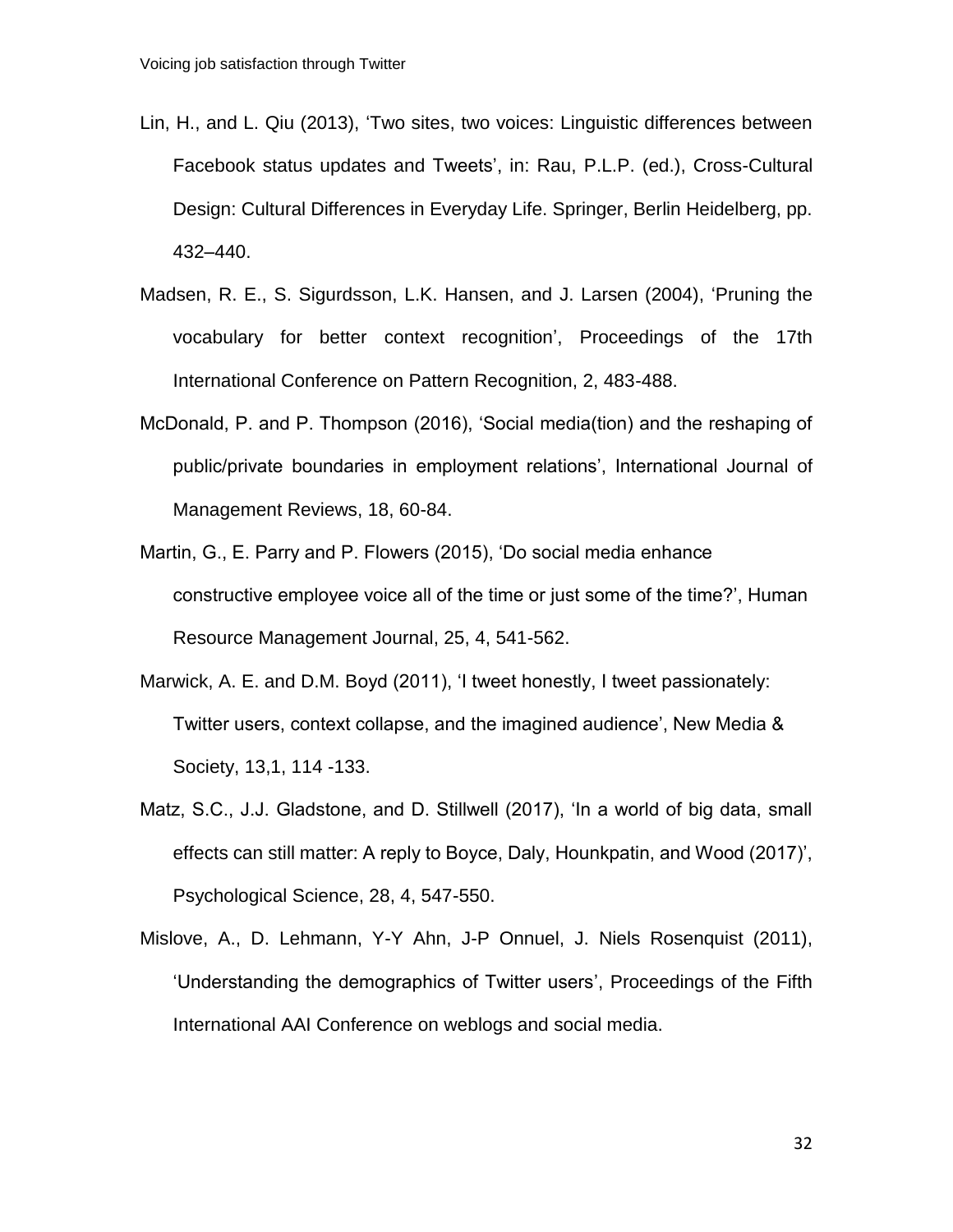- Morrison, E. (2011), 'Employee voice behaviour: Integration and directions for future research', The Academy of Management Annals, 5, 1, 373-412.
- Morrison, E. (2014), 'Employee voice and silence', Annual Review of Organizational Psychology and Organizational Behavior, 1, 173-197.
- Morstatter, F., J. Pfeffer, H. Liu and K.M. Carley (2013), 'Is the sample good enough? Comparing data from Twitter's Streaming API with Twitter's firehose', Proceedings of the seventh International AAAI Conference on Weblogs and Social Media, 400-408.
- Mowbray P., A. Wilkinson and H. Tse (2015), 'An integrative review of employee voice: Identifying a common conceptualization and research agenda', International Journal of Management Reviews, 17, 382-400.
- Murthy, D. (2011), 'Twitter: Microphone for the masses?', Media, Culture and Society, 33,5, 779-789.
- Murthy, D. (2012), 'Towards a sociological understanding of social media: Theorising Twitter', Sociology, 46, 6, 1059-1073.

Murthy, D. (2018), Twitter. Cambridge: Policy Press.

- Ohanian, R. (1990), 'Construction and validation of a scale to measure celebrity endorsers' perceived expertise, trustworthiness, and attractiveness', Journal of Advertising, 19,3, 39-52.
- Rao, A., N. Spasojevic, Z. Li and T. Dsouza (2015), 'Klout Score: Measuring influence across multiple social networks', Proceedings of the IEEE International Conference on Big Data, Oct-Nov, 2282-2289.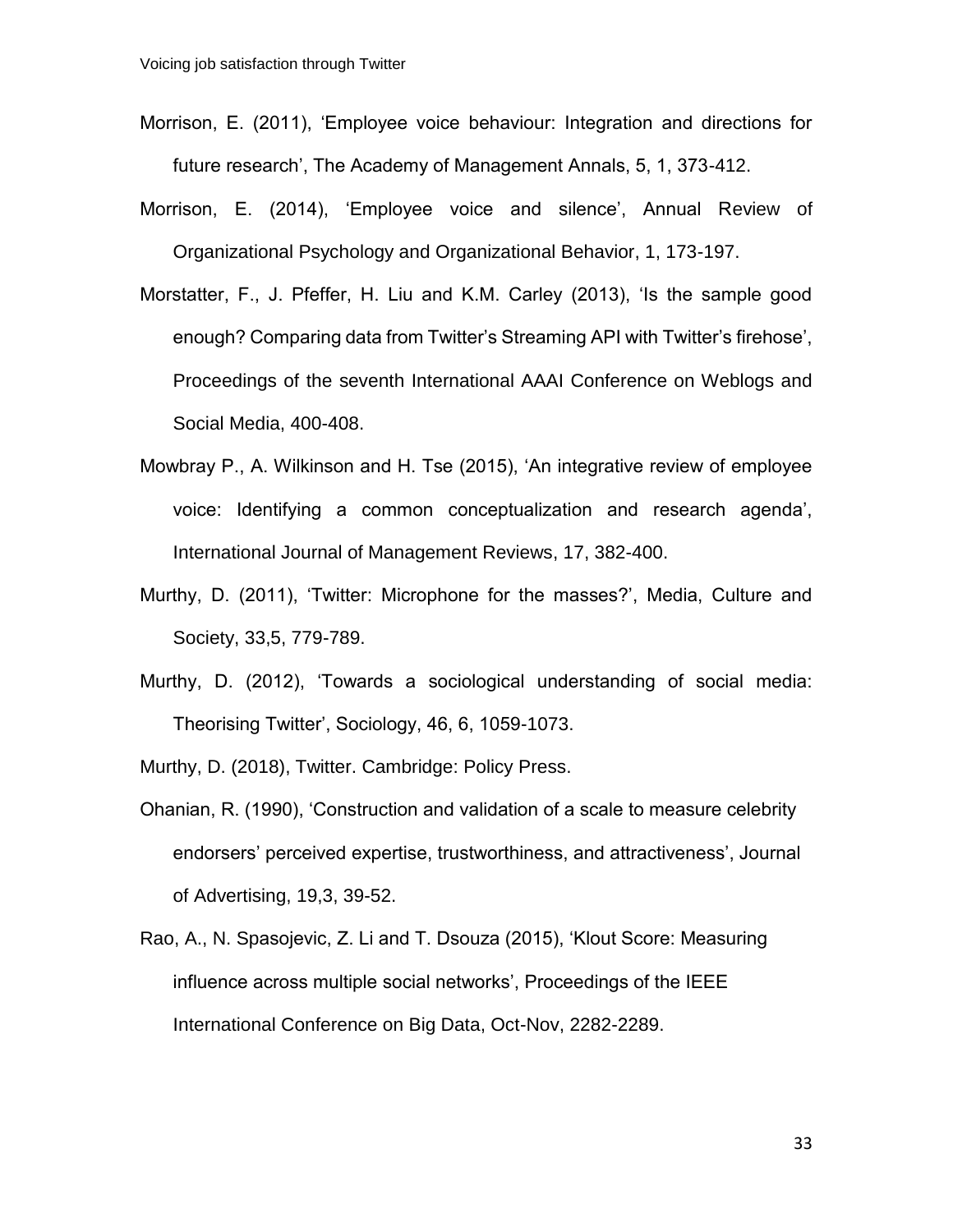- Richards, J. (2008), '"Because I need somewhere to vent": The expression of conflict through work blogs', New Technology, Work and Employment, 23(1- 2), 95-110.
- Richards, J. and K. Kosmala, (2013), 'In the end you can only slag people off for so long: employee cynicism through work blogging', New Technology, Work and Employment, 28, 1, 66-77.
- Rose, M. (2003), 'Good deal, bad deal? Job satisfaction in occupations', Work, Employment and Society, 17, 3, 503-530.
- Sayers, J. and I. Fachira (2015), 'Telling tales: on-line comic and gripe story-telling by service workers about difficult customers', New Technology Work and Employment, 30, 2, 128-144.
- Schoneboom, A. (2011a), 'Workblogging in a Facebook age', Work, Employment and Society, 25, 1, 132-140.
- Schoneboom, A. (2011b), 'Sleeping giants? Fired workbloggers and labour organisation', New Technology, Work and Employment, 26, 1, 17-28.
- Sloan, L., J. Morgan, P. Burnap and M. Williams (2015), 'Who tweets? Deriving the demographic characteristics of age, occupation and social class from Twitter user meta-data'. PLoS ONE 10, 3, 1-20.
- Sousa-Poza, A. and A. Sousa-Poza (2000), 'Well-being at work: A cross-national analysis of the levels and determinants of job satisfaction', Journal of Socio-Economics, 29, 517-538.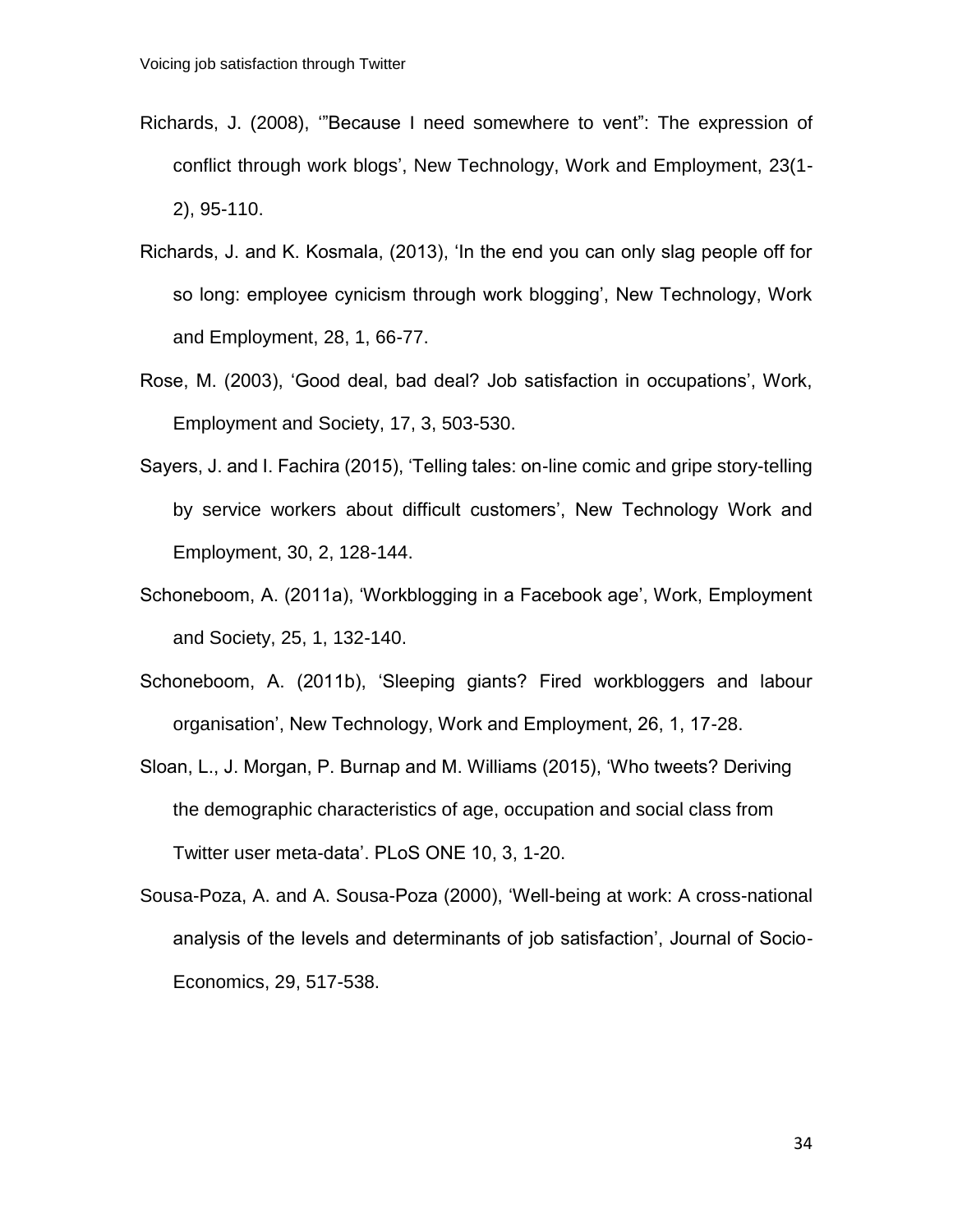- Stieglitz, S. and L. Dang-Xuan (2013), 'Emotions and information diffusion in social media—sentiment of microblogs and sharing behavior', Journal of Management Information Systems, 29, 4, 217-248.
- Tinati, R., S. Halford, L. Carr and C. Pope (2014), 'Big Data: Methodological challenges and approaches for sociological analysis', Sociology, 48, 4, 663- 681.
- Turner, G. (2010), Ordinary People and the Media: The Demotic Turn. London: Sage.
- Utz, S. (2010), 'Show me your friend and I will tell you what type of person you are: How one's profile, number of friends, and type of friends influence impression formation on social network site', Journal of Computer-Mediated Communication, 15, 2, 314–35.
- Van Dyne, L. and J.A. LePine (1998), 'Helping and voice extra-role behaviours: evidence of construct and predictive validity', Academy of Management Journal, 41, 108-119.
- van Harreveld, F., H. Nohlen, and I. Schneider (2015), 'The ABC of ambivalence: Affective, behavioral, and cognitive consequences of attitudinal conflict', Advances in Experimental Social Psychology, 52, 285-324.
- van Zoonen, W., J. Verhoeven and R. Vliegenthart (2016), 'How employees use Twitter to talk about work: A typology of work-related tweets', Computers in Human Behavior, 55, 329-339.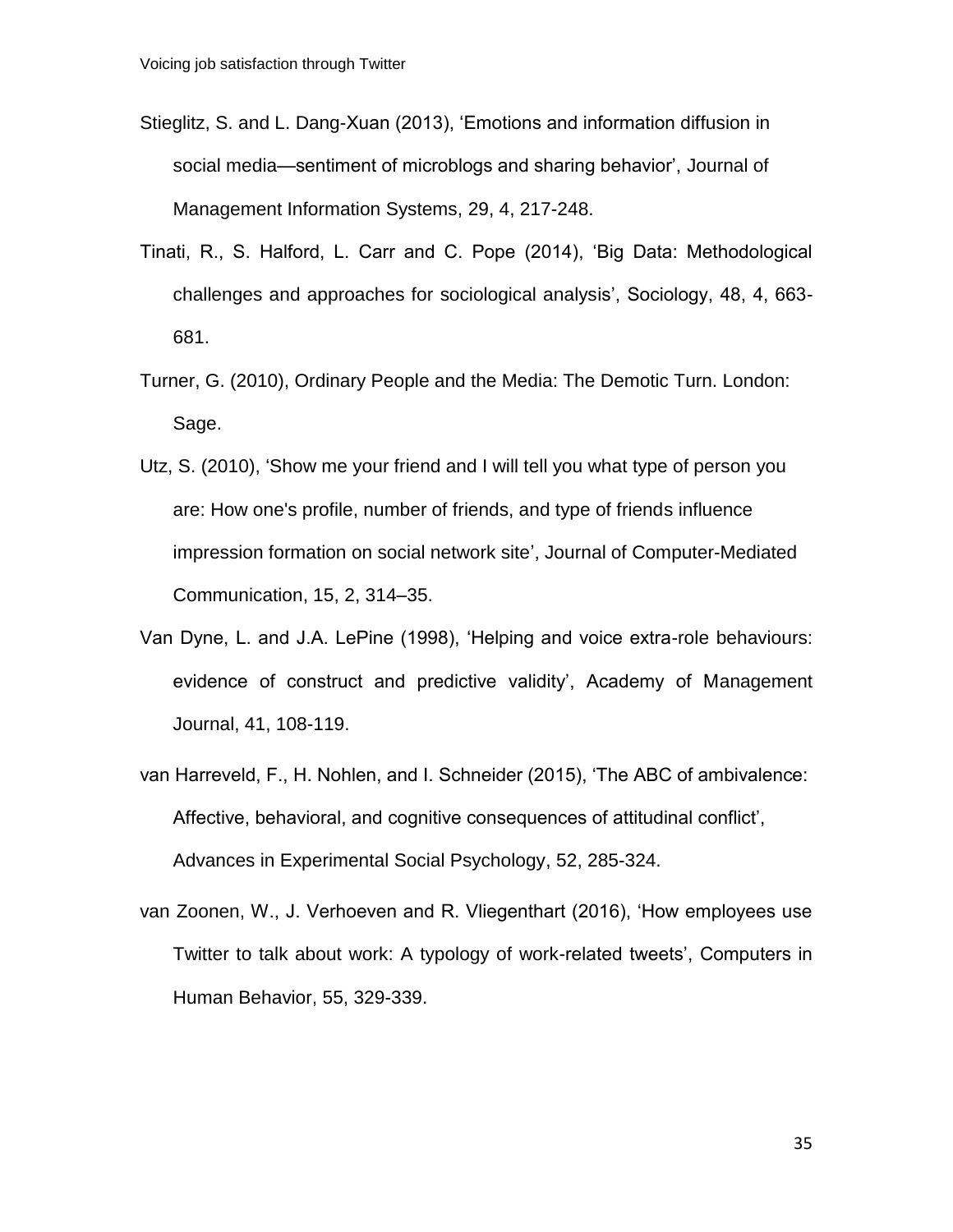- Warr, P. and I. Inceoglu (2018), 'Work orientations, well-being and job content of self-employed and employed professionals', Work Employment and Society, 32, 2, 292-311.
- Wilkinson, A. and C. Fay (2011), 'Guest Editors' Note: New times for employee voice', Human Resource Management, 50, 1, 65-74.
- Zywica, J. and J. Danowski (2008), 'The faces of Facebookers: investigating social enhancement and social compensation hypotheses; predicting Facebook and offline popularity from sociability and self-esteem, and mapping the meanings of popularity with semantic networks', Journal of Computer-Mediated Communication, 14,1, 1–34.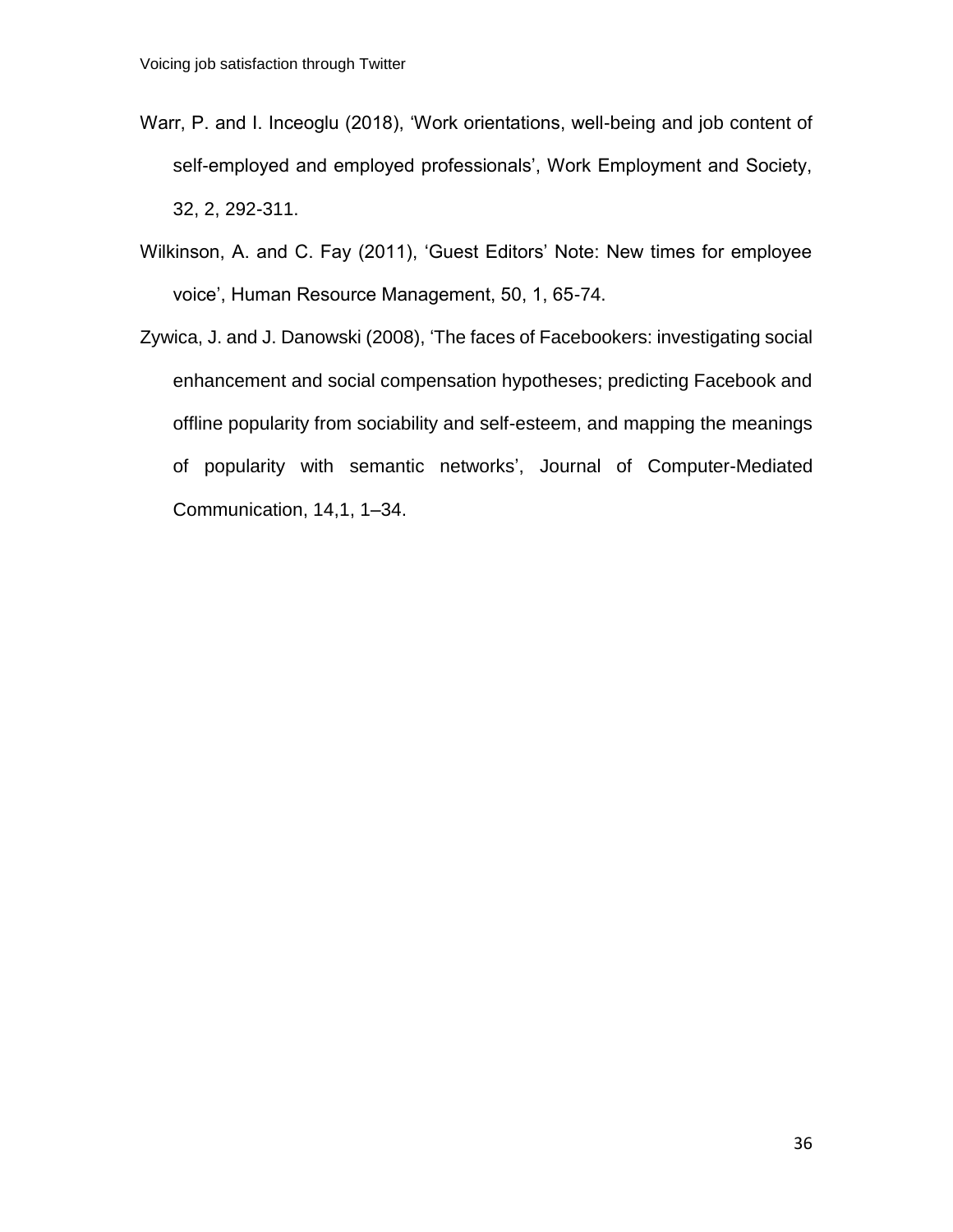|  |  |  |  | Table 1. Coding categories |
|--|--|--|--|----------------------------|
|--|--|--|--|----------------------------|

| Sample Keywords                    | Category               | <b>Definition</b>                                  | Orientation |
|------------------------------------|------------------------|----------------------------------------------------|-------------|
| night; shift; day; flexible; time; | <b>Working Hours</b>   | <b>Reference to work schedules: Shift work;</b>    | Job-        |
| hours; part-time; overtime;        |                        | split shifts; early mornings; overtime; part-      | oriented;   |
| vacation; holiday; weekend.        |                        | time work; erratic hours; zero hour                | extrinsic   |
|                                    |                        | contracts; flexible work.                          |             |
| flexible; competent; awesome;      | Working relationships: | <b>Explicit reference to positive/negative</b>     | People      |
| appreciate; coffee; food; TV;      | boss, co-workers and   | relationships with boss, manager,                  | oriented;   |
| leave; quit; cool; friends.        | customers              | supervisor; co-workers, customers,                 | intrinsic   |
|                                    |                        | <b>clients:</b> consistent/inconsistent treatment; |             |
|                                    |                        | flexibility/inflexibility; perks (coffee, food, TV |             |
|                                    |                        | time); appreciation of effort/lack of              |             |
|                                    |                        | appreciation; socialising;                         |             |
|                                    |                        |                                                    |             |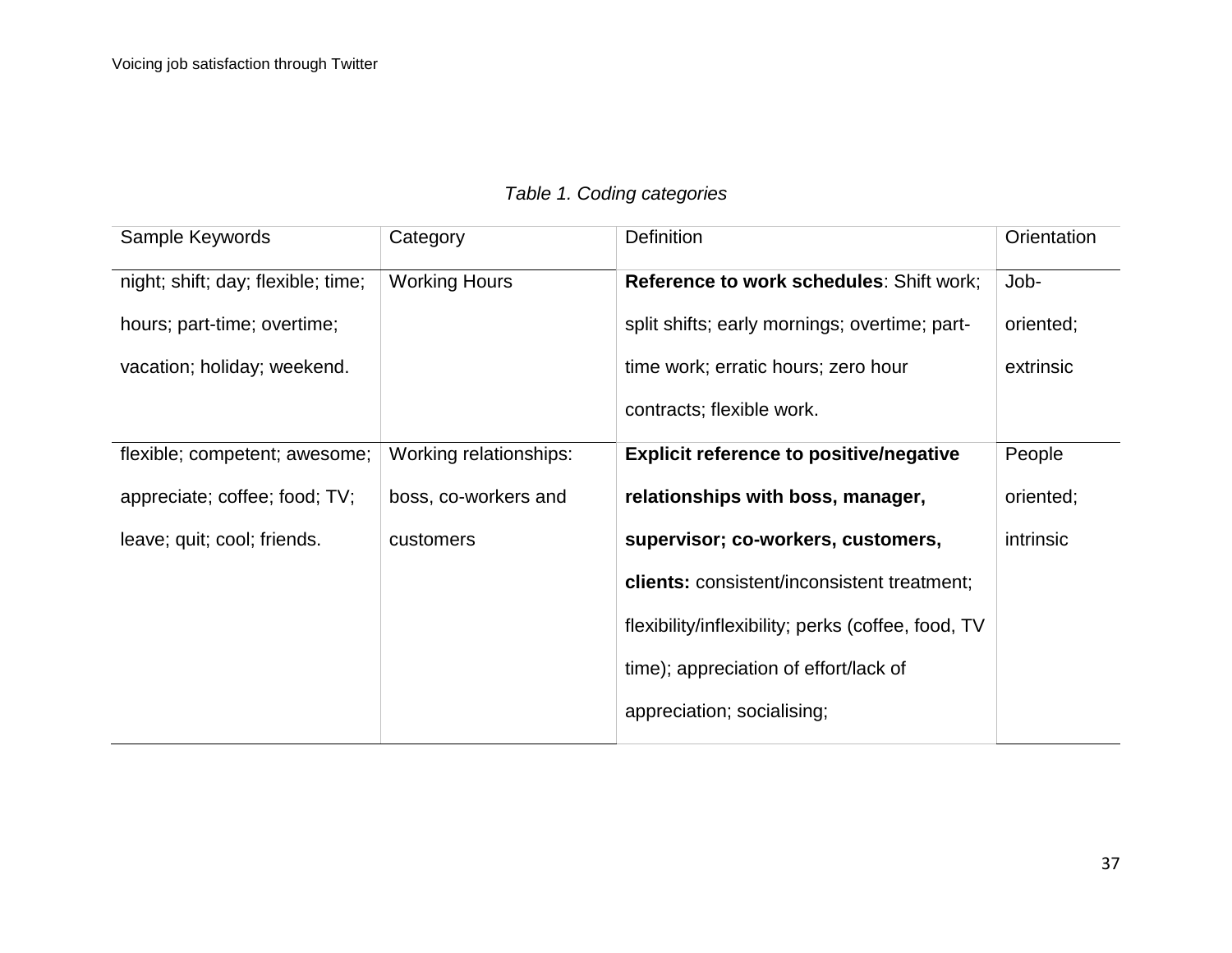|                              |                    | competence/incompetence of manager;              |           |
|------------------------------|--------------------|--------------------------------------------------|-----------|
|                              |                    | awesome boss; praise; recognition.               |           |
| free; pay; money; discounts; | Pay                | Tweets that refer to pay: deductions; low        | Money-    |
| bonus.                       |                    | levels of pay; bonuses; perks; pay rises;        | oriented; |
|                              |                    | discounts; holiday pay.                          | extrinsic |
| stand; heat; cold; noise;    | Working conditions | <b>Explicit reference to working conditions:</b> | Job-      |
| permanent; temporary;        |                    | physical effort; sitting/standing all day;       | oriented; |
| contract; busy.              |                    | temperature (hot/cold); noise levels; job        | extrinsic |
|                              |                    | security.                                        |           |
| fun; interesting; cool;      | Nature of the job  | Reference to the nature of the work:             | Job       |
| meaningful; boring;          |                    | Valuable; important to society;                  | oriented; |
| challenging; hard; easy;     |                    | autonomy/lack of autonomy; fun;                  | intrinsic |
| difficult.                   |                    | interesting.                                     |           |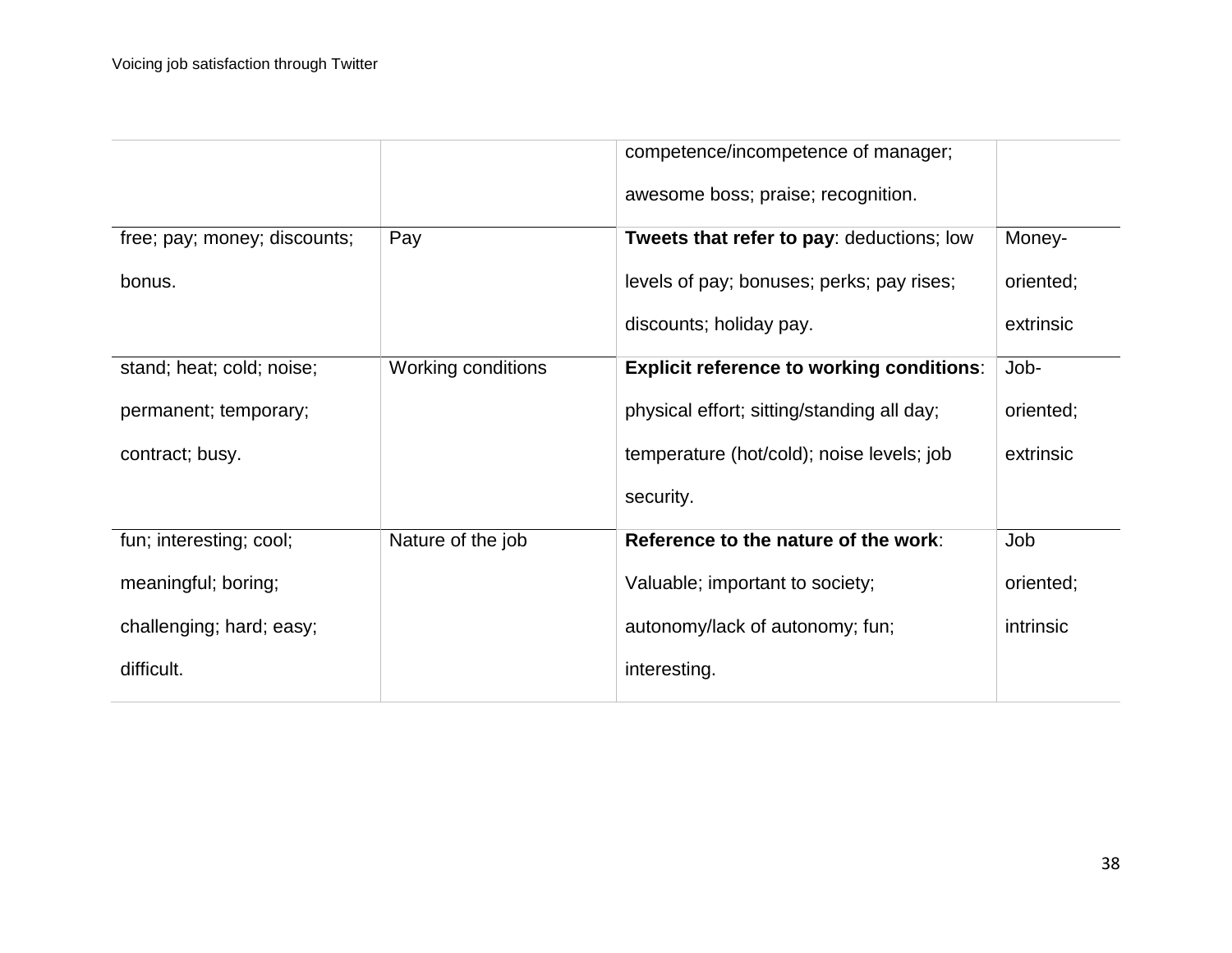| Occupation                                         | No. of Users | $\frac{0}{0}$ |
|----------------------------------------------------|--------------|---------------|
| <b>Managers</b>                                    | 20,731       | 16.30%        |
| Professional                                       | 77,620       | 61.04%        |
| Technicians and associate professionals            | 19,567       | 15.39%        |
| Clerical support workers                           | 264          | 0.21%         |
| Service and sales workers                          | 5,148        | 4.05%         |
| Skilled agricultural, forestry and fishery workers | 22           | $0.02%$ s     |
| Craft and related trades workers                   | 1,919        | 1.51%         |
| Plant and machine operators, and assemblers        | 711          | 0.56%         |
| Elementary occupations                             | 219          | 0.17%         |
| Armed forces occupations                           | 954          | 0.75%         |
| Total                                              | 127,155      | 100.00%       |

## *Table 2. Breakdown of occupations*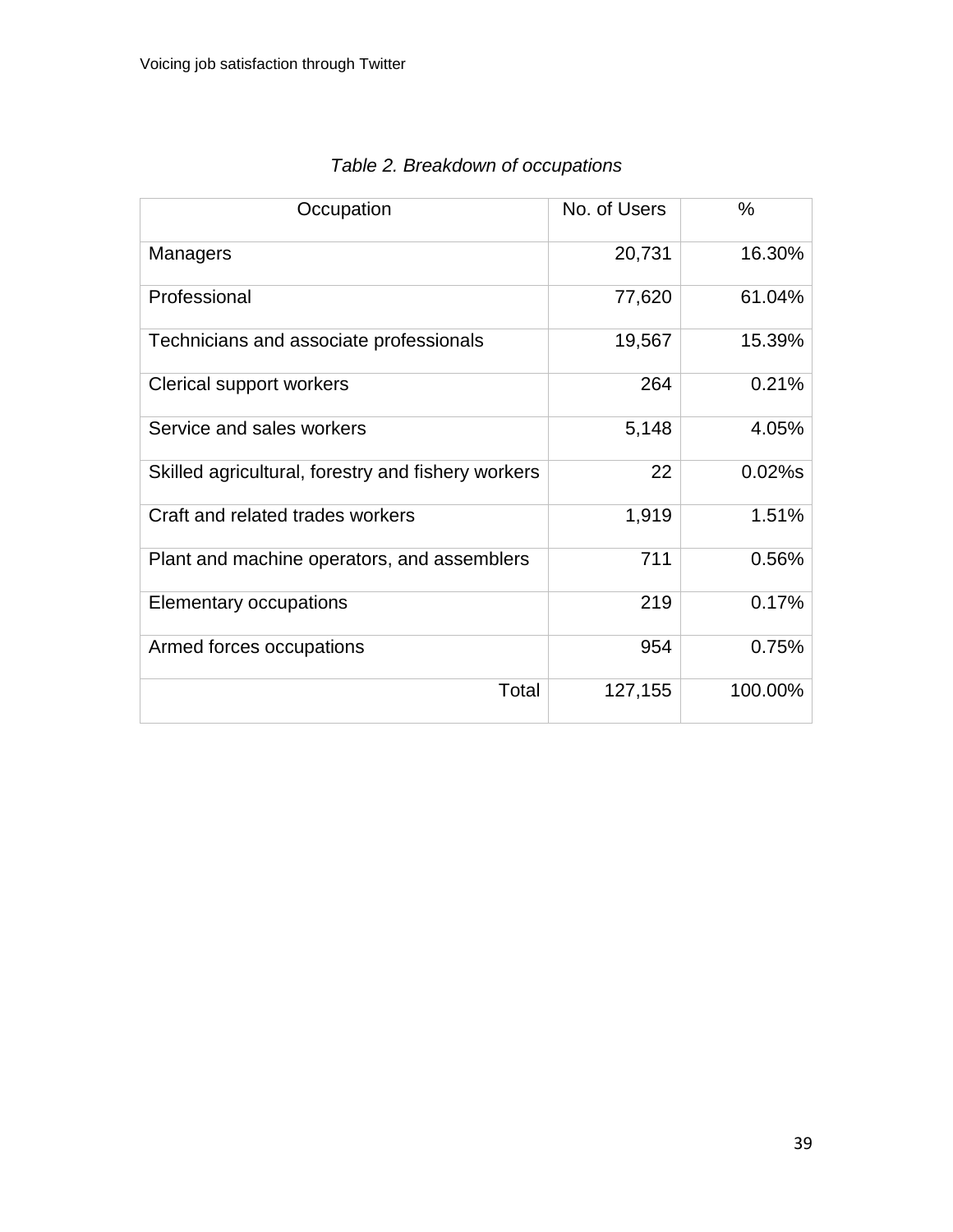## *Table 3. Sample tweets in each category*

| Category      | Love my job                                       | Hate my job                                              |
|---------------|---------------------------------------------------|----------------------------------------------------------|
| Working       | *Boss pushed out our 11pm call to 12am! Joy. I    | *Boss changed my fucking days. Now I'm working 5         |
| hours         | love my job. I love my job. I love my job.        | days a week for two months and can't change it.          |
|               | *I love my job. They're letting us leave early to | *Fuck sake. I hate my job.                               |
|               | go home and watch USA play soccer.                | * I fyckn hate my job. Just when I'm almost done         |
|               |                                                   | getting ready, my stupid job called to tell me I have to |
|               |                                                   | cover tonight's shift! Fckn bs! ????????                 |
| Working       |                                                   |                                                          |
| relationships |                                                   |                                                          |
| <b>Boss</b>   | *I may complain about work, but I really do love  |                                                          |
|               | my job. I couldn't ask for better managers.       |                                                          |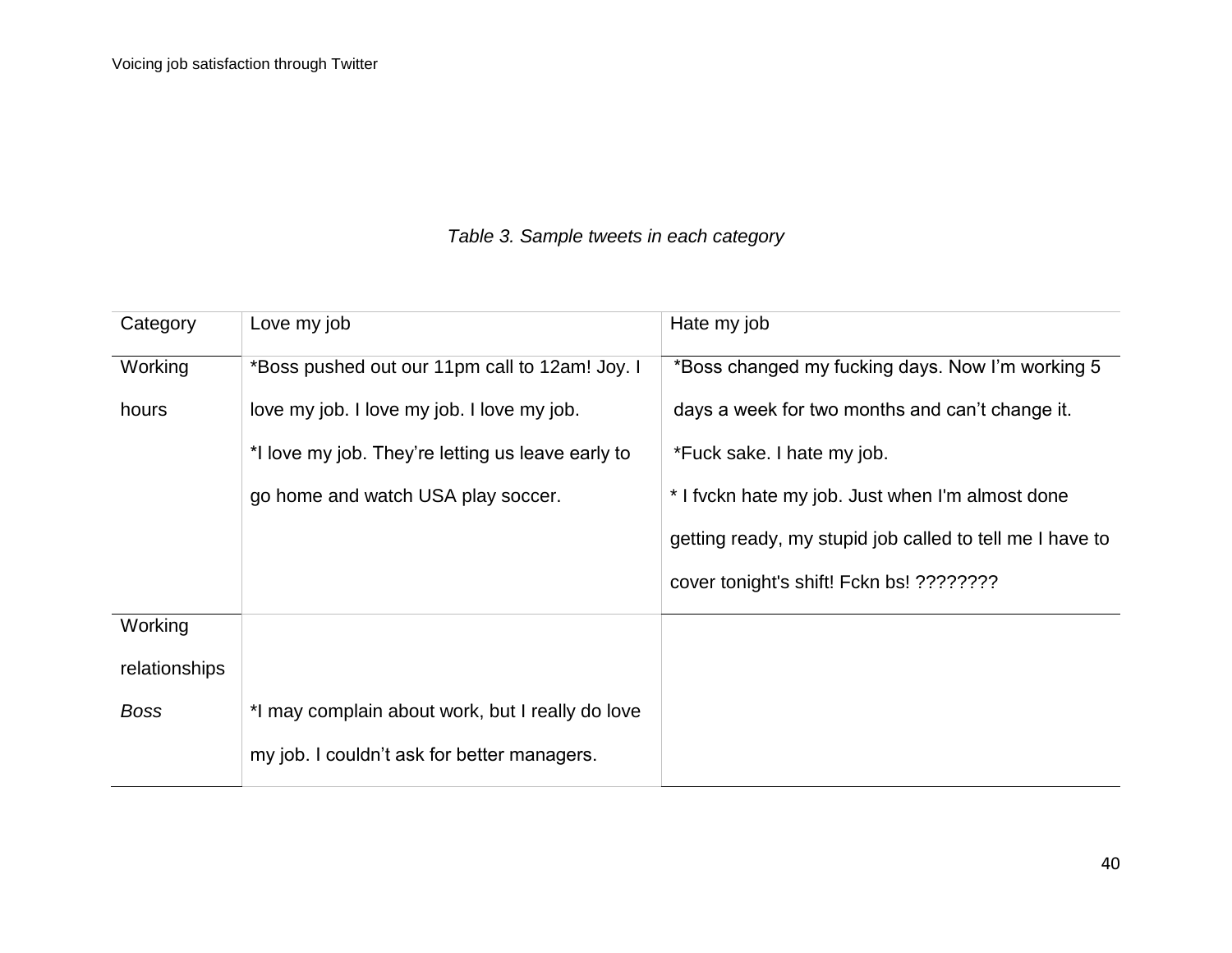|                  | *So many people hate on their job                  | *Ever since we got new managers I HATE my job       |
|------------------|----------------------------------------------------|-----------------------------------------------------|
| <b>Customers</b> | but i love my job, it gives me hope and seeing     | almost a year of working at the same place and I    |
|                  | customers happy is what gives me life.             | haven't even gotten a raise from minimum wage?      |
|                  | *I love my job and the people I work with so I     | *i hate my job to begin with. it's just 10x's worse |
|                  | don't mind working overtime.                       | when i get rude ass customers??                     |
| Co-workers       |                                                    |                                                     |
|                  |                                                    |                                                     |
|                  |                                                    | *Fucking hate my job!! How can so many              |
|                  |                                                    | incompetent people get employed!!!                  |
| Pay              | *I've been getting paid the past 6 hours and all   | *Why did i agree to work this week who cares if i   |
|                  | I've done is sit in my hotel room. Man I love my   | need money, i hate my job                           |
|                  | job.                                               | *What a punishment i hate my job but i want money   |
|                  | *I don't have to work for the rest of the week but | Ughh i hate my job but i need money soo oh well     |
|                  | I'm still getting paid for all those days????      |                                                     |
|                  |                                                    |                                                     |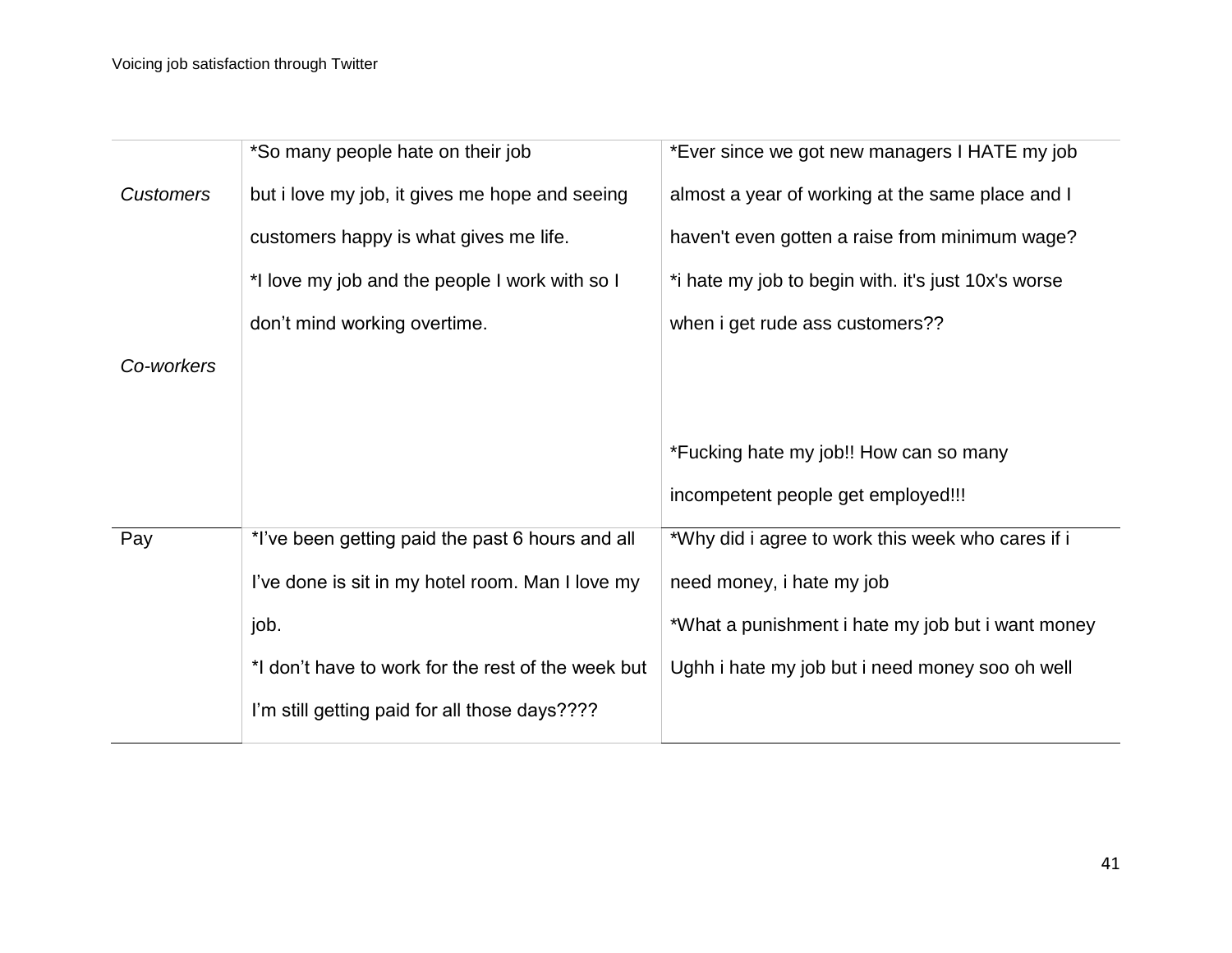| Working       | *Crazy day at work but I love my job.             | *Gosh I hate my job when it's too hot. I'm going       |
|---------------|---------------------------------------------------|--------------------------------------------------------|
| conditions    | *I love my job. Its so easy. Right now i'm being  | home.                                                  |
|               | paid for sitting down, eating Lays Cheesy Garlic  | *I'm so cold my bones are aching. I'm probably         |
|               | Bread Chips, And Browsing Social Networks.        | dying. *Who knows. Who cares. Good night. I hate       |
|               |                                                   | my job.                                                |
|               |                                                   | I'm so tired and I truly hate my job.                  |
| Nature of the | *Tired but fulfilled. I love my job.              | *I hate my job, and I hate that I will be there ALL    |
| Job           | *What an awesome days work. I love my job.        | DAY. I have no fun at work anymore ??                  |
|               | *I love my job! Don't know another job. that's so | *I really hate my job. Not cause it's hard but cuz its |
|               | much fun.                                         | borin as fuck, same shit every damn day! Ó At least u  |
|               |                                                   | can wear headphones.                                   |
|               |                                                   |                                                        |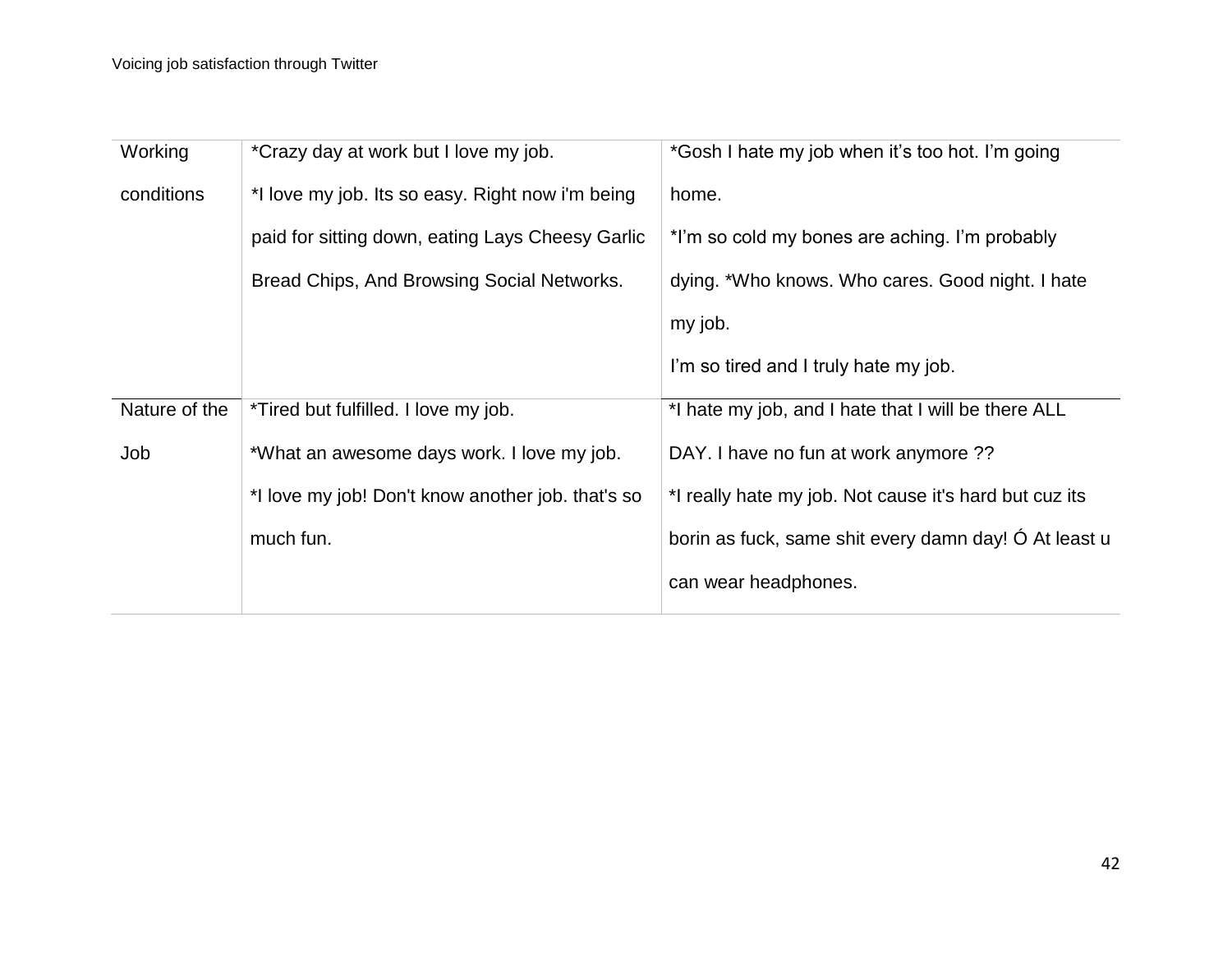# *Table 4. Sample of combined 'love' and 'hate' tweets*

| Category      | Love my job but                                   | Hate my job but                                          |
|---------------|---------------------------------------------------|----------------------------------------------------------|
| Working       | *Why did I volunteer to work 7 and a half hours   | *I want more hours, but I hate my job.                   |
| hours         | on Monday ?? I love my job but damn that's a      | *I hate this job so much. But seeing my sweet bosses     |
|               | long shift                                        | face makes me not want to quit.                          |
|               | *I really love my job but I hate that it takes an | *I hate my job but hey it's Friday. I wouldn't wish this |
|               | hour to get there each way and so by the time     | job on my worst enemy. Actually, yes, yes I would.       |
|               | I'm home I've done a 11 hour day and am           |                                                          |
|               | dead.                                             |                                                          |
|               | * I love my job but it's hard to remember why I   |                                                          |
|               | do, on a 16 hr Monday.                            |                                                          |
| Working       |                                                   |                                                          |
| relationships |                                                   |                                                          |
| <b>Boss</b>   |                                                   |                                                          |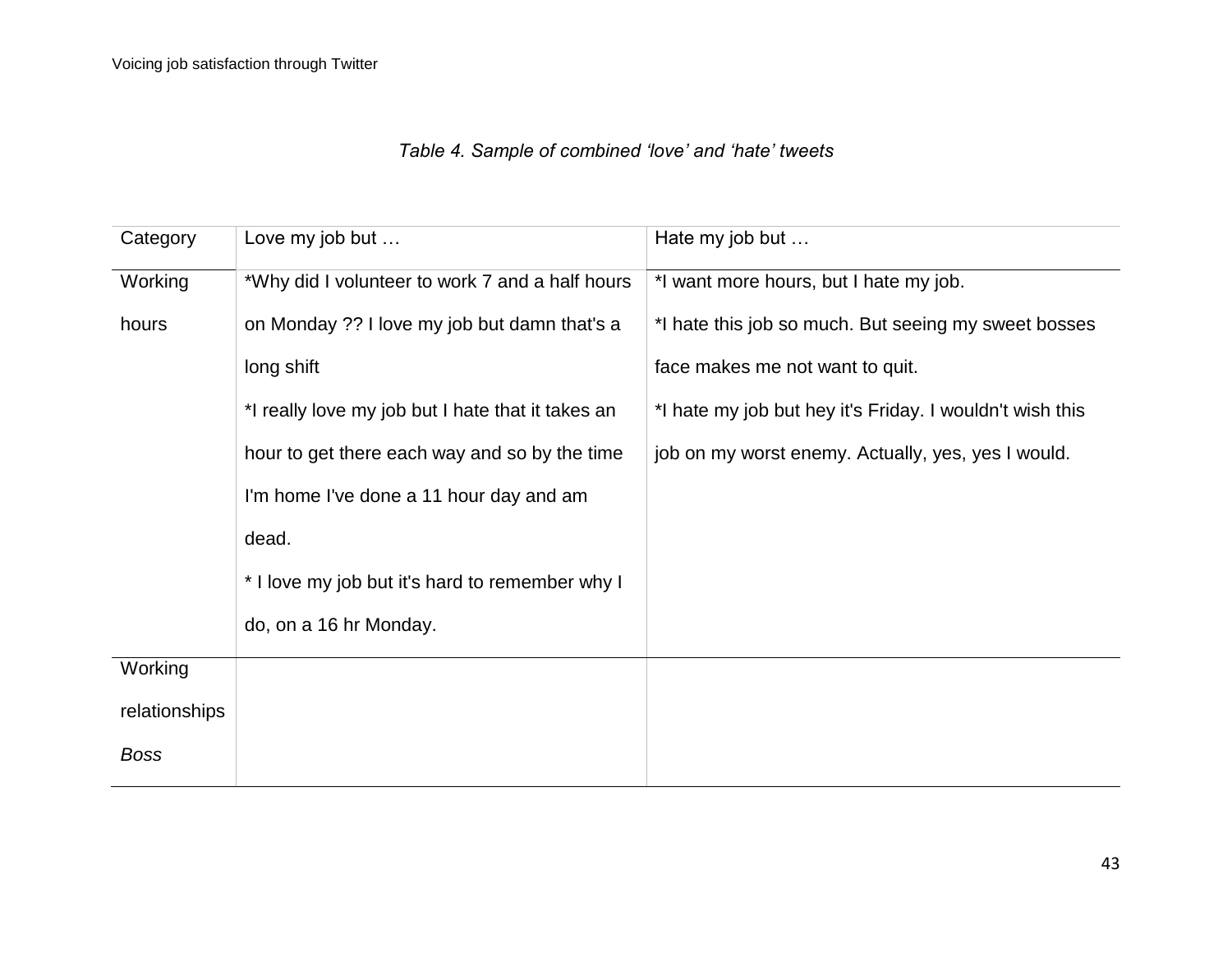|                  | *I love my job but hate my boss cause she has   | *I hate my job but the boss telling me not to come is   |
|------------------|-------------------------------------------------|---------------------------------------------------------|
|                  | a rude way of talking to people.                | even worse. *I need the money to fly for the PaleyFest! |
|                  | *Anybody in any type of retail business? I love | And then to NY; my latest idea:)                        |
|                  | my job but not my boss. I'm a hard worker,      | *I hate my job but I love my boss. When I walked in     |
|                  | quicker learner. I need a new retail job        | today, she said, "So I assumed you'd need Feb 3rd off   |
|                  |                                                 | & already put you on PTO that day."                     |
|                  |                                                 |                                                         |
| <b>Customers</b> | *These motherf***ers that shop at my job are    | *The only part about my job I hate is dealing with rude |
|                  | so lazy and ruthless Imao  I love my job but I  | customers. Besides that, I absolutely love my job.      |
|                  | can not stand these people.                     | #BestManagementEver                                     |
|                  | *I love my job when I do stock, windows, etc.   | *I seriously hate my job more then I ever thought       |
|                  | but helping customers? No.                      | possible! I have the greatest group of kids but I cant  |
|                  |                                                 | stand my coworkers!                                     |
|                  |                                                 |                                                         |
|                  |                                                 |                                                         |
|                  |                                                 |                                                         |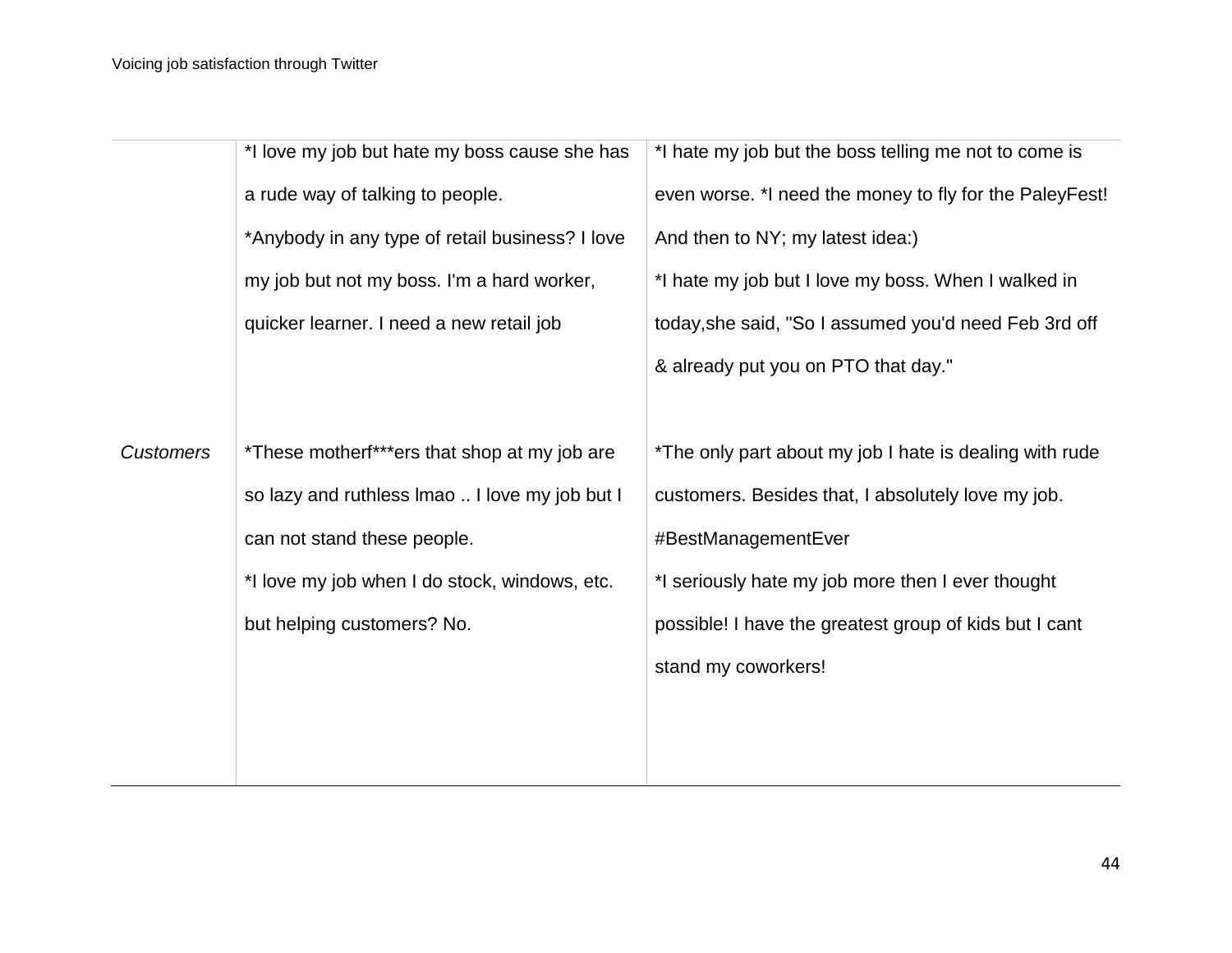| *Yeah, I like to talk shit about my co-workers,   | *I hate my job but I can't quit because I'm too in love  |
|---------------------------------------------------|----------------------------------------------------------|
| but I love my job and I thank god for giving me   | with the people I work with ?????? u gotta luv           |
| the chance to have one.                           | everythin abt the job                                    |
| *I mean I love my job Honestly I do but I need    | *I hate my job but LOVE the money!                       |
| to get paid more.                                 | *Having money is nice. Hate my job but love my money     |
| *I love my job but some days when I come          | lol.                                                     |
| home with so many bruises from kids' bites, I     | *I hate my job but love that paycheck.                   |
| just feel like I don't get paid nearly enough lol | *Honestly hate my job but I've gotta make money.         |
| *I love my job but damn can I start getting this  |                                                          |
| REALLLL money already?! Just a few more           |                                                          |
| hours!!!!!                                        |                                                          |
| *I love my job but sometimes you just sit and     | *Greatest love/hate relationship with my job bc I looove |
| cry then take a breath and go on.                 | my coworkers, but I hate the fact that I'm always        |
| *97 bucks later I'm finally home from work. I     | exhausted.                                               |
| love my job but I'm tired.                        |                                                          |
|                                                   |                                                          |